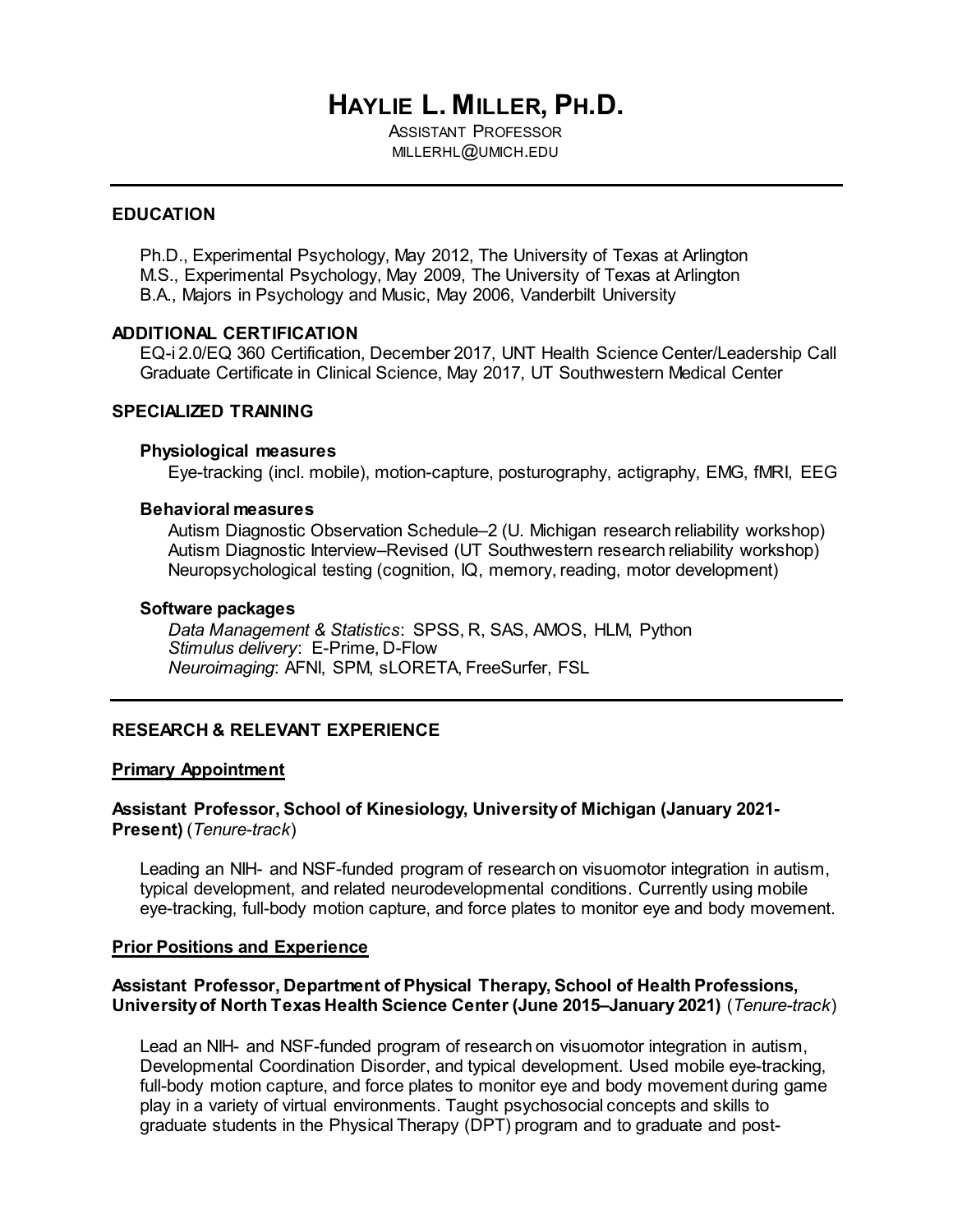professional students in the Lifestyle Health program; taught emotional intelligence skills to graduate students in the DPT and Physician Assistant (PA) programs in the School of Health Professions.

**Assistant Professor, Department of Medical Education, UNTHSC-TCU School of Medicine (February 2019–January 2021;** *secondary appointment***)** Supervised graduate student research in the allopathic medicine (M.D.) program.

**Assistant Professor, Graduate School of Biomedical Sciences, UNT Health Science Center (July 2016–January 2021;** *secondary appointment***)** Supervised graduate student research in the biomedical sciences (M.S./Ph.D.) program.

**Assistant Professor, Department of Medical Education, Texas College of Osteopathic Medicine, UNT Health Science Center (July 2016–January 2021;** *secondary appointment***)** Taught clinical communication skills to graduate students in the Osteopathic Medicine (D.O.) program and supervising student research via the Pediatric Research Program.

## **Human Movement Performance Lab, June 2013–June 2015**

**Postdoctoral Research Associate**, June 2013–June 2015: Investigating visuomotor integration in autism using mobile eye-tracking and motion capture to monitor eye and body movement during game play in a virtual environment for two studies funded by the National Science Foundation, under the supervision of Dr. Nicoleta Bugnariu.

## **Center for Autism & Developmental Disabilities, UT Southwestern Medical Center, July 2012–May 2013**

**Postdoctoral Researcher II**, July 2012–May 2013: Collecting/analyzing neuropsychological, behavioral, and sensorimotor data (including fixed-head eye tracking) from individuals with autism for two studies funded by the U.S. Department of Defense and NIMH, under the supervision of Dr. John Sweeney.

# **Reading & Memory Lab, UT Arlington, June 2010–June 2012**

**Project Leader**, "Neural Correlates of Young Adults' Performance on Word-Rhyming and Symbol-Matching Tasks", Sept. 2010–Nov. 2010: Collected fMRI, fcMRI, and DTI scans (among others) during a reading task, processed and analyzed data with a graduate colleague.

**Project Leader**, "Narrative Processing in Children and Young Adults", Oct. 2010–May 2012: Conducted a dissertation project on recognition and source memory in typically developing individuals aged 5, 7, 9, 11, and 18-30. Trained/managed 9 research assistants. **Graduate Researcher**, June 2010–June 2012: Assisted with projects using imaging (fMRI) and neuropsychological testing to study language and memory development in ages 5-80. Completed a dissertation project supervised by Dr. Timothy Odegard.

# **Social & Personality Lab, UT Arlington, Jan. 2007–May 2010**

**Lab Manager**, Aug. 2009–Dec. 2009: Coordinated project schedules, organized participant recruitment, oversaw training and tasks for 15 research assistants.

**Project Leader**, "Relationships, School Performance, & Health in Adolescence III & IV" (Grant # 26-7501-47, Marchionne Foundation): Aug. 2009–April 2010: Managed IRB and working fund, coordinated participant recruitment, oversaw on- and off-site data collection.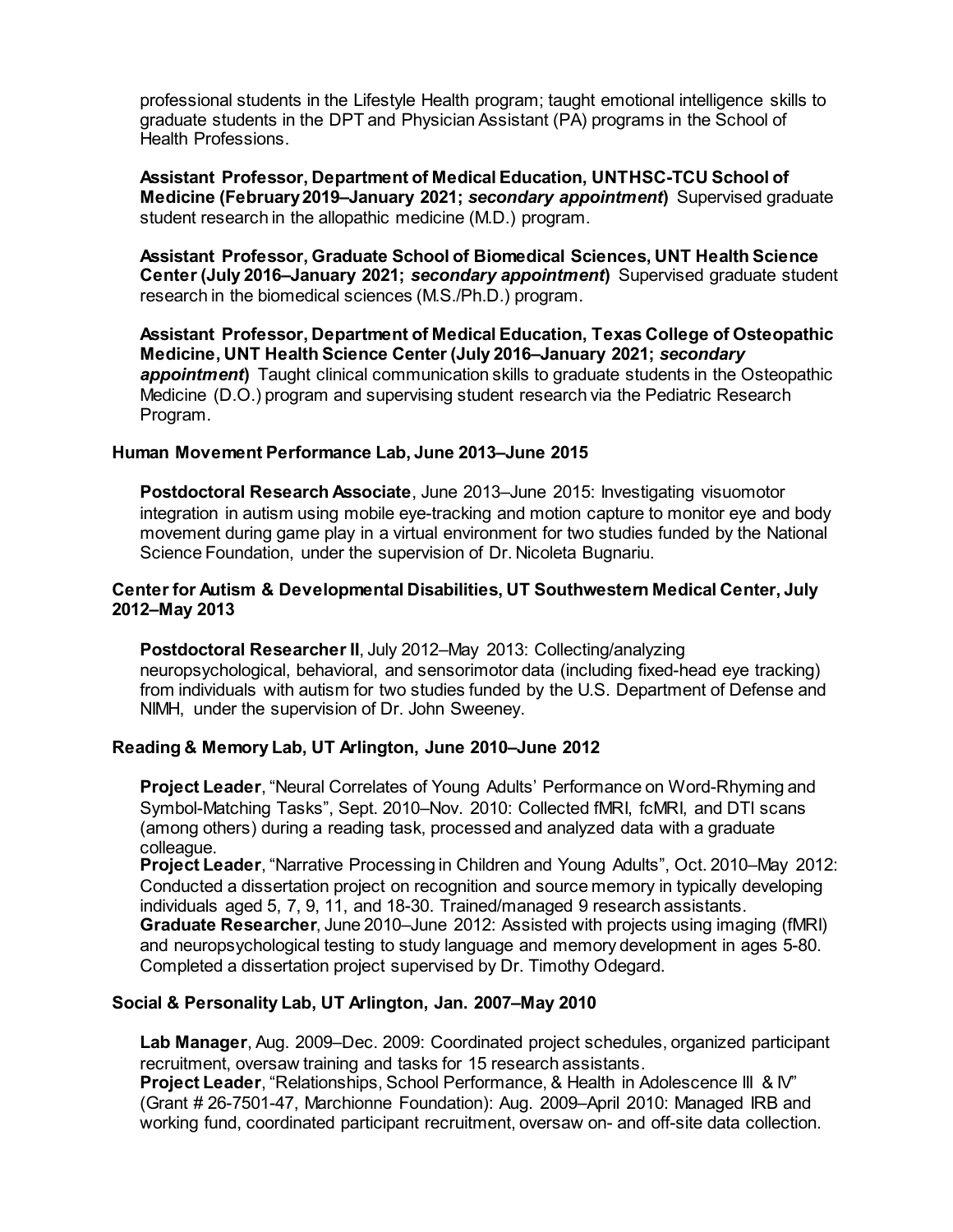**Project Leader**, "Individual Differences in Social Interaction & Brain Activity", Dec. 2007– May 2009: Conducted a master's thesis project examining EEG data from college students during a virtual reality social ostracism task (Cyberball). Trained/managed 3 research assistants.

**Graduate Researcher**, Jan. 2007–May 2010: Assisted with lab projects, received training in EEG, DNA, salivary cortisol/testosterone, and fMRI data collection/analysis. Completed a master's thesis project under the supervision of Dr. Lauri Jensen-Campbell. **Volunteer Research Assistant**, Oct. 2006–Dec. 2006: Assisted with data collection.

# **Compas Lab, Kennedy Center for Research on Human Development, Vanderbilt University**

**Undergraduate Research Assistant**, Oct. 2005–May 2006: Assisted with data collection, entry, and analysis for ongoing research under the supervision of Dr. Bruce Compas.

**MANUSCRIPTS PUBLISHED** (Early publications appear under the name Haylie L. Gomez) *\* denotes co-first authors*

*A complete list of publications can also be found in NCBI MyBibliography at: <https://www.ncbi.nlm.nih.gov/myncbi/1NwX0NtUo2w5G/bibliography/public/>*

- **Miller, H. L.\*,** Zurutuza, I. R.\*, Fears, N. E., Polat, S. O., & Nielsen, R. D. (2021). Postprocessing integration and semi-automated analysis of mobile eye-tracking and motioncapture data obtained in immersive virtual reality environments to measure visuomotor integration. In *ETRA 2021: ACM Symposium on Eye Tracking Research & Applications*, May 25-27, 2021, Virtual Event, ACM, New York, NY, USA. PMCID: PMC8276594
- **Miller, H. L**., Thomi, M., Patterson, R., & Nandy, K. (Accepted). Effects of intersectionality along the pathway to diagnosis for children with Autism Spectrum Disorder with and without co-occurring Attention Deficit Hyperactivity Disorder in a nationallyrepresentative sample. *Journal of Autism & Developmental Disorders.*
- **Miller, H. L.,** Sherrod, G., Mauk, J., Fears, N., & Caçola, P. (2021). Shared features or cooccurrence? Evaluating symptoms of Developmental Coordination Disorder in children and adolescents with Autism Spectrum Disorder. *Journal of Autism & Developmental Disorders, ePub ahead of print.* doi: 10.1007/s10803-020-04766-z. PMCID: PMC33387238
- Tamplain, P., Fuchs, C., Sherrod, G. M., & **Miller, H. L.** (2020). Preliminary improvements in dynamic postural control after a group-based intervention program for children with Developmental Coordination Disorder: A brief report*. Developmental Neurorehabilitation, 18,* 1-5. doi: 10.1080/17518423.2020.1819463. PMCID: PMC7769962
- Tamplain, P. & **Miller, H. L.** (2020). What can we do about mental health in individuals with Developmental Coordination Disorder? *Current Developmental Disorders Reviews.* doi: [10.1007/s40474-020-00209-7](https://doi.org/10.1007/s40474-020-00209-7)
- Quan, L., Zhao, Y., Zhang, F., Shi, X.-T., Feng, Z., & **Miller, H. L**. (2020). Plasma trimethylamine N-oxide, a gut microbe–generated phosphatidylcholine metabolite, is associated with autism spectrum disorders. *NeuroToxicology, 76,* 93-98. doi: [10.1016/j.neuro.2019.10.012](https://doi.org/10.1016/j.neuro.2019.10.012) PMCID: PMC7385710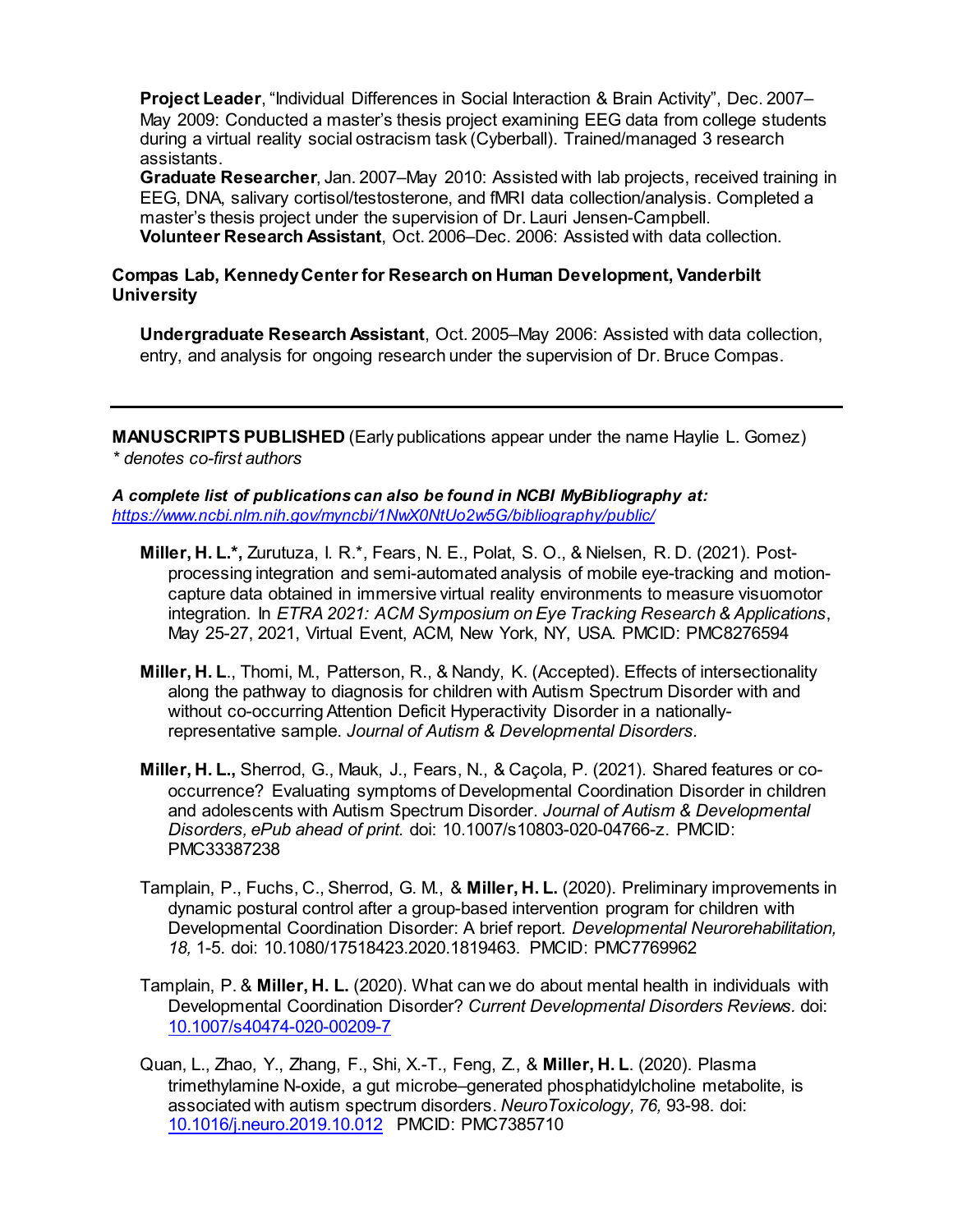- Wijayasinghe, I. B., Das, S. K., **Miller, H. L.**, Bugnariu, N. L., & Popa, D. O. (2019). Headeye coordination of humanoid robot with potential controller. *Journal of Intelligent & Robotic Systems,* 1-13*.* doi: [10.1007/s10846-018-0948-8](https://doi.org/10.1007/s10846-018-0948-8)
- **Miller, H. L.**, Caçola, P., Sherrod, G. M., & Bugnariu, N. L. (2019). Children with Autism Spectrum Disorder, Developmental Coordination Disorder, and typical development differ in characteristics of dynamic postural control: A preliminary study. *Gait & Posture, 67*(9-11)*.* doi: [10.1016/j.gaitpost.2018.08.038](https://doi.org/10.1016/j.gaitpost.2018.08.038) PMCID: PMC6240472
- **Miller, H.** L., Odegard, T. N., & Reyna, V. (2018). Autobiographical memory and autism through the lens of Fuzzy Trace Theory. *The Wiley Handbook of Autobiographical Memory, Autism Spectrum Disorder, and the Law (Goodman, G. and Mundy, P. eds.),*  Part I: Chapter 2*.* Wiley & Sons, Hoboken: NJ. [ISBN: 978-1-119-15843-1](https://www.wiley.com/en-us/The+Wiley+Handbook+of+Memory%2C+Autism+Spectrum+Disorder%2C+and+the+Law-p-9781119158431)
- **Miller, H. L.**, Patterson, R., Wijayasinghe, I., Popa, D., & Bugnariu, N. L. (2017). Development of a novel visuomotor integration paradigm by integrating a virtual environment with mobile eye-tracking and motion-capture systems. *IEEE Proceedings of the International Conference on Virtual Rehabilitation*. doi: [10.1109/ICVR.2017.8007481](https://doi.org/10.1109/ICVR.2017.8007481) PMCID: PMC5986090
- Caçola, P., **Miller, H. L.**, & Ossom Williamson, P. (2017). Motor symptom similarities between individuals with Developmental Coordination Disorder and Autism Spectrum Disorder, *Research in Autism Spectrum Disorders, 38,* 6-18. doi: [10.1016/j.rasd.2017.03.004](https://doi.org/10.1016/j.rasd.2017.03.004) PMCID: PMC5646683
- **Miller, H. L.,** & Bugnariu, N. L. (2016). Level of immersion impacts the effectiveness of virtual environments used to assess or teach social skills in Autism Spectrum Disorder. *Cyberpsychology, Behavior, and Social Networking, 19*(4), 246-256. doi: [10.1089/cyber.2014.0682](https://dx.doi.org/10.1089%2Fcyber.2014.0682) PMCID: PMC4827274
- Park, A., **Miller, H. L.,** & Jensen-Campbell, L. A. (2016). The effects of peer relational victimization on social cognition: Rejection attribution bias or a more generalized sensitivity to social pain? *Journal of Social and Personal Relationships, 34*(7), 984-1006*.* doi: [10.1177/0265407516664418](https://doi.org/10.1177/0265407516664418)
- Wijayasinghe, I. B., **Miller, H. L.**, Das, S. K., Bugnariu, N. L., & Popa, D. O. (2016). Humanlike object tracking and gaze estimation with PKD android. *Proceedings of SPIE 9859, Sensors for Next-Generation Robotics III,* 98906. doi: [10.1117/12.2224382](https://www.spiedigitallibrary.org/conference-proceedings-of-spie/9859/1/Human-like-object-tracking-and-gaze-estimation-with-PKD-android/10.1117/12.2224382.short?SSO=1) PMCID: PMC5798257
- Hughes, S. J., Lyddy, F., Kaplan, R., Nichols, A. L., **Miller, H.**, Saad, C. G., Dukes, K., & Lynch, A. (2015). Highly prevalent but not always persistent: undergraduate and graduate student's misconceptions about psychology. *Teaching of Psychology*, *42*(1), 34-42. doi: [10.1177/0098628314562677](https://doi.org/10.1177/0098628314562677)
- **Miller, H. L.**, Ragozzino, M., Cook, E., Sweeney, J. A., & Mosconi, M. W. (2015). Selective set-shifting impairments relate to repetitive behaviors in Autism Spectrum Disorder. Journal of Autism and Developmental Disorders, 45(3), 805-815. doi: [10.1007/s10803-](https://www.ncbi.nlm.nih.gov/pubmed/25234483) [014-2244-1](https://www.ncbi.nlm.nih.gov/pubmed/25234483) PMCID: PMC4658328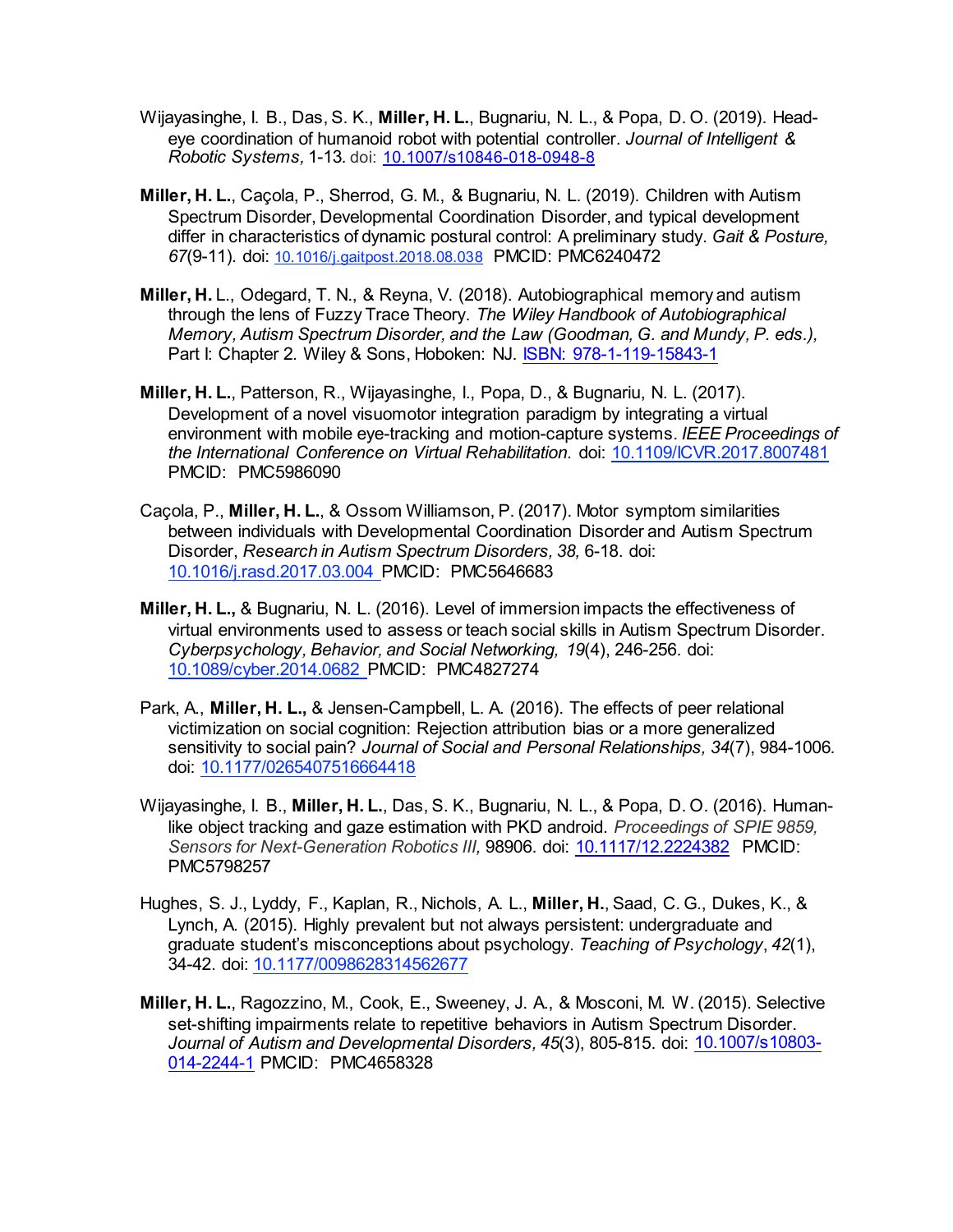- **Miller, H. L.**, Odegard, T. N., & Allen, G. (2014). Evaluating information processing in Autism Spectrum Disorder: The case for Fuzzy Trace Theory. *Developmental Review*, *34*(1), 44-76. doi: [10.1016/j.dr.2013.12.002](http://www.sciencedirect.com/science/article/pii/S0273229713000610?via%3Dihub)
- Farris, E. A., Odegard, T. N., **Miller, H. L.**, Ring, J., Allen, G., & Black, J. (2011). Functional connectivity between the left and right inferior frontal lobes in reading impaired and nonreading impaired children. *Neurocase, 17*(5), 425-439. [doi:](http://www.tandfonline.com/doi/abs/10.1080/13554794.2010.532141?journalCode=nncs20)  [10.1080/13554794.2010.532141](http://www.tandfonline.com/doi/abs/10.1080/13554794.2010.532141?journalCode=nncs20) PMCID: 21590585
- **Gomez, H. L.,** Iyer, P., Batto, L. L., & Jensen-Campbell, L. A. (2011). Friendships and adjustment. In R. J. R. Levesque (Ed.), *Encyclopedia of Adolescence, Vol. 2: Adolescents' Social and Personal Relationships.* New York, NY: Springer-Verlag.
- Knack, J. M., **Gomez, H. L.**, & Jensen-Campbell, L. A. (2010). Does chronic peer victimization in childhood influence pain sensitivity? In L. A. Jensen-Campbell & G. MacDonald (Eds.), *Social Pain: Neuropsychological and Health Implications of Loss and Exclusion.* (pp. 215-236). Washington, DC: American Psychological Association.
- Jensen-Campbell, L. A., Knack, J. M., & **Gomez, H. L.** (2010). The psychology of nice people. *Social and Personality Psychology Compass, 4*(11), 1042-1056. doi: [10.1111/j.1751-9004.2010.00307.x](http://onlinelibrary.wiley.com/doi/10.1111/j.1751-9004.2010.00307.x/abstract)

## **THESIS & DISSERTATION**

**Miller, H. L.** (2012). *Development of gist processing skills and memory in children and young adults: Effects of presentation type in a modified DRM paradigm.* (Doctoral dissertation). Children with Autism Spectrum Disorder use inefficient goal-directed whole body movements compared to typical development. Available from ProQuest Dissertations and Theses. [\(UMI No. 3513219\)](https://uta-ir.tdl.org/uta-ir/bitstream/handle/10106/11054/Miller_uta_2502D_11652.pdf?sequence=1)

**Gomez, H. L.** (2009). *Does chronic victimization lead to a Rejection Attribution Bias?* (Masters thesis). Available from ProQuest Dissertations and Theses. [\(UMI No. 1464807\)](https://pdfs.semanticscholar.org/6dc4/271238a3048b6bfa0b19cbbd509d8755bade.pdf)

### **FUNDING** (Role/PI)

#### **Active Awards**

**Visuomotor Integration and Attention in Autism Spectrum Disorder** (K01-MH107774) Principal Investigator National Institutes of Health – National Institute of Mental Health 07/15/2017–06/14/2022 \$942,855

#### **Prior Awards**

# **Development of a Home Exercise Program for Children with Autism Spectrum Disorder**

Principal Investigator UNTHSC School of Health Professions Early Stage Investigators Research Program 07/01/2019-12/31/2020 \$25,000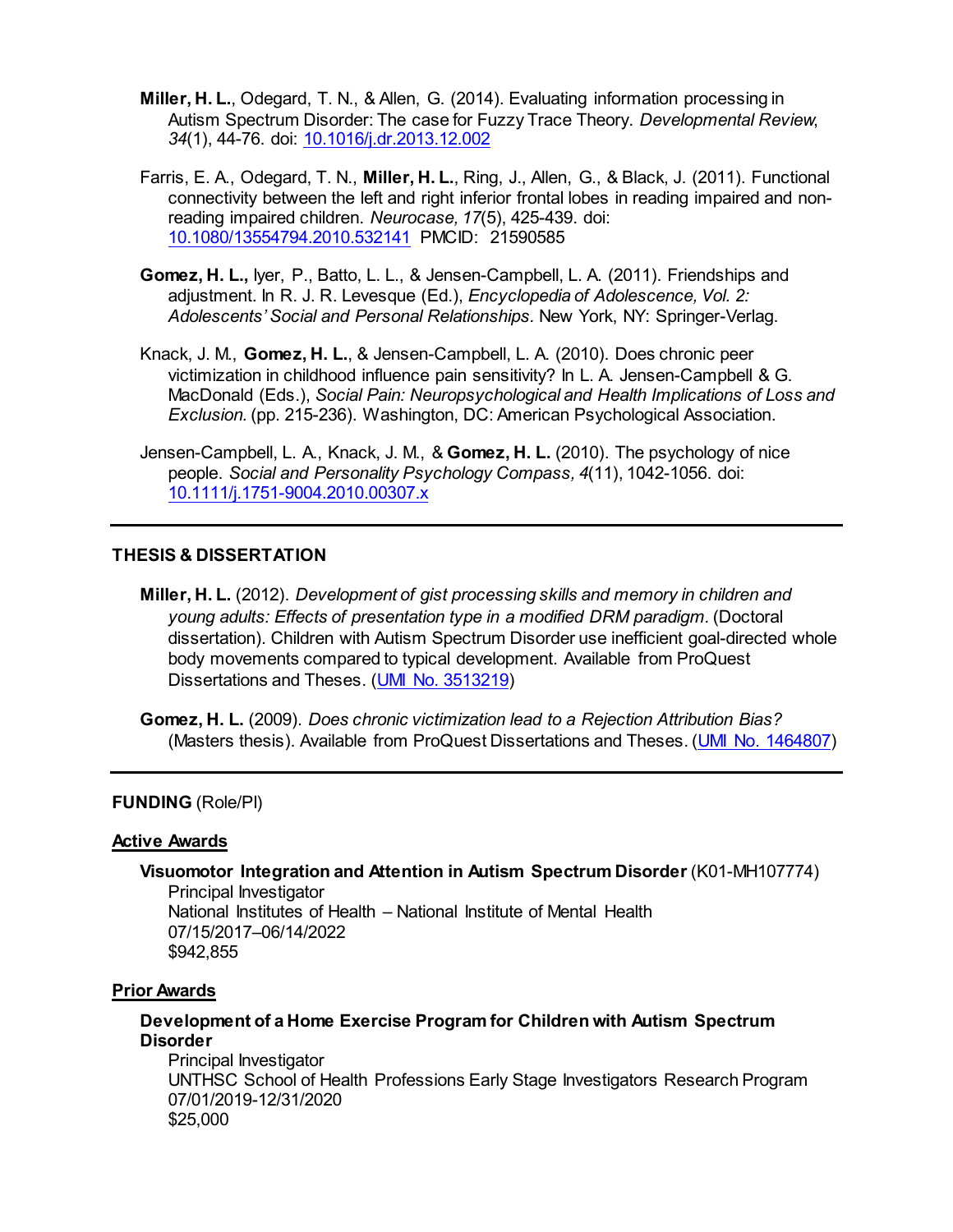# **Preliminary Assessment of Visuomotor Profiles in Hispanic Children with Autism**

(U54-MD006882)

Sub-Award Principal Investigator; Texas Center for Health Disparities Pilot Program National Institutes of Health – National Institute for Minority Health and Disparities 11/01/2018-12/31/2020 \$60,000

# **Fort Worth Hispanic Community Outreach Program for Autism Spectrum Disorder**

Principal Investigator Autism Speaks Local Impact Grant 06/01/2018-12/31/2020 \$2,645

## **Integrating New Technologies to Assess Visual and Attentional Influences on Movement and Imitative Behavior in Autism** (SMA-1514495)

Principal Investigator National Science Foundation – Social, Behavioral, and Economic Sciences Directorate Postdoctoral Research Fellowship (Interdisciplinary Research in Behavioral and Social Sciences) 07/01/2015–06/30/2018 \$52,020

# **Visuomotor Integration in Atypical Development** (KL2-TR001103; UL1-TR001105)

Co-Investigator (PI: Robert Toto, M.D.) National Institutes of Health – National Center for Advancing Translational Sciences UT Southwestern Center for Translational Medicine Clinical Translational Research Scholar Program 06/01/2015–06/31/2017 \$215,395

# **Visuomotor integration in Autism Spectrum Disorders (ASD)**

Co-Investigator (PI: Bugnariu) University of North Texas Health Science Center Research Seed Grant 04/01/2014–03/31/2015 \$20,000

# **Other Support**

# **UT Southwestern Center for Translational Medicine**

- o REDCap support (UL1-RR024982): November 2016 Present
- $\circ$  Translational Pilot Program Biostatistical Consultation (UL1-TR001105): September 2016, September 2018

# **TEACHING**

# **University of Michigan**

AES 313/KIN 513–Emotional Intelligence, Interpersonal Skills, & Wellness (Lecture, 3 credits)–Winter 2021

# **University of Texas at Arlington**

PSYC 3310–Developmental Psychology (Lecture, 3 credits)–Fall 2008/2009, Spr 2010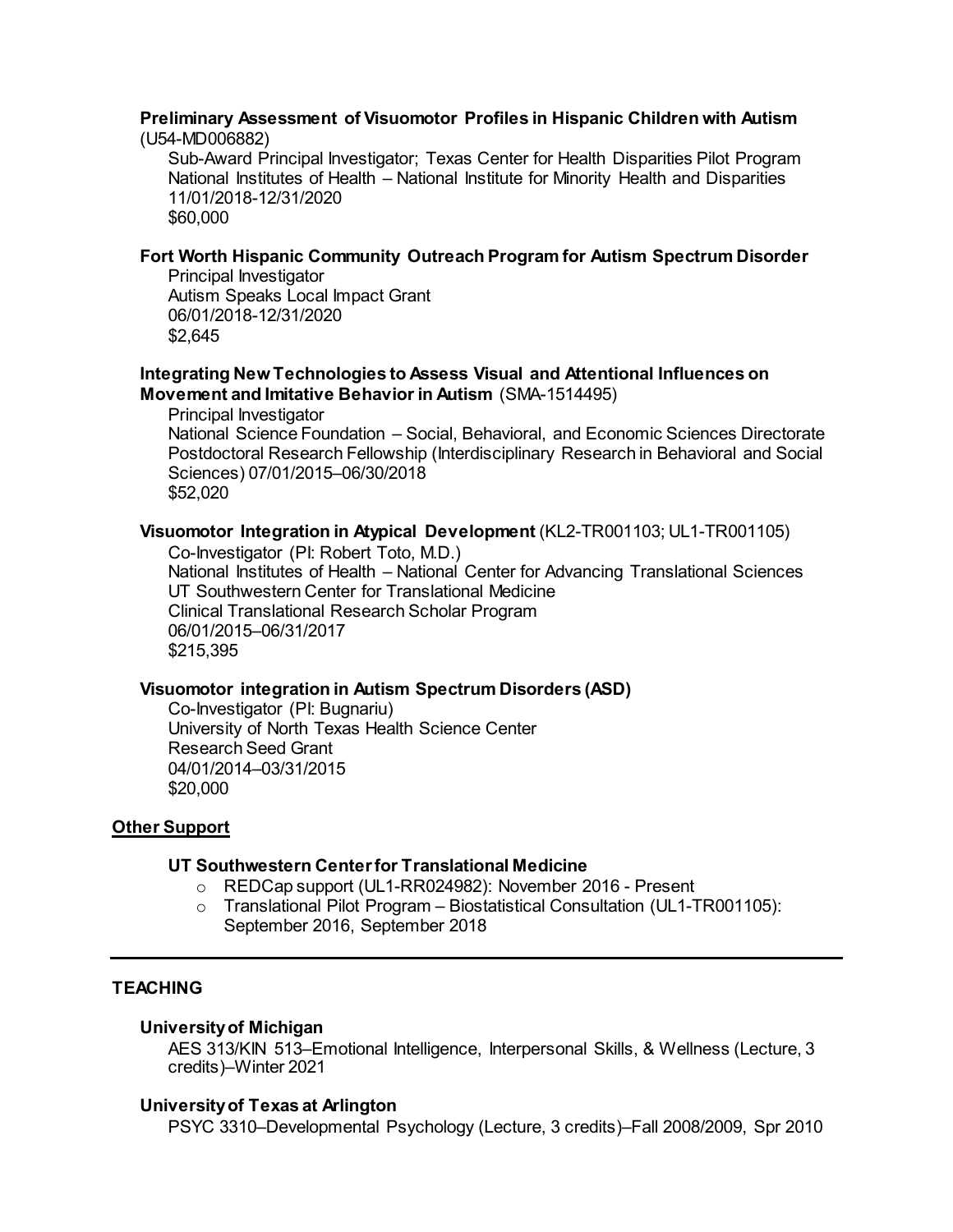PSYC 2443–Research Design & Statistics I (Lab, 1 credit)–Spr 2009 PSYC 1315–Introduction to Psychology (Lecture, 3 credits)–Sum 2009 PSYC 3314–Personality Psychology (Lecture, 3 credits)–Sum 2010 PSYC 3315–Social Psychology (Lecture, 3 credits)–Fall 2010 PSYC 3334–Cognitive Processes (Lecture, 3 credits)–Spr/Sum/Fall 2011, Spr 2012

Graduate Statistics Clinic (tutored graduate students in advanced statistics)–Fall 2010 Undergraduate Statistics Clinic (tutored undergraduate students)–Spr 2009-Fall 2010

#### **University of North Texas Health Science Center**

*Optimizing Learning* workshop – Department of Physical Therapy – annual, orientation LHLT 5000–Lifestyle Health I (Graduate Online, 3 credits)–Fall 2014-Spring 2019 LHLT 5001–Lifestyle Health II (Graduate Online, 3 credits)–Spr 2015-Spring 2019 MEDE 7311/7312–Clinical Communication (Graduate Seminar, 6 credits)–

Spr/Sum/Fall 2015-Spring 2019

- MPAS 5001/DPHT 7001–Emotional Intelligence (Graduate Seminar, 0 credits)–Sum 2018-Spring 2020
- MPAS 5002/DPHT 7002–Emotional Intelligence (Graduate Seminar, 0 credits)–Sum 2019-Spring 2020

### **University of North Texas**

EDSP 6520–Biomedical Aspects of Autism (Graduate Lecture, 3 credits)–Sum 2014

#### **Guest Lectures in Graduate Courses**

*Motivational Interviewing to Increase Patient Adherence*. (2018-Present). Annual guest lecture in Therapeutic Exercise II (DPHT 7350) graduate course, Department of Physical Therapy, University of North Texas Health Science Center, Fort Worth, TX.

*Pain and the Brain.* (2014-Present). Annual guest lecture in Musculoskeletal Physical Therapy I (DPHT 7541) graduate course, Department of Physical Therapy, University of North Texas Health Science Center, Fort Worth, TX.

*Managing the Psychological Experience of Pain in Therapeutic Exercise.* (2014- Present). Annual guest lecture in Therapeutic Exercise I (DPHT 7330) graduate course, Department of Physical Therapy, University of North Texas Health Science Center, Fort Worth, TX.

*Motor skills and sensorimotor integration challenges in Autism Spectrum Disorder* (2017, Mar). Guest lecture in Biomedical Aspects of Autism (EDSP 6520), Autism Graduate Program, University of North Texas, Denton, TX*.*

*Optimizing Care for Patients with Autism Spectrum Disorder.* (2014, September). Guest lecture in Care of the Special Needs Patient (DDDS 8340), Pediatric Dentistry Resident Program, Texas A&M University Baylor College of Dentistry, Dallas, TX.

*Current State of Research and Approaches to Patient Care for Autism Spectrum Disorders.* (2013, August). Guest lecture in Care of the Special Needs Patient (DDDS 8340), Pediatric Dentistry Resident Program, Texas A&M University Baylor College of Dentistry, Dallas, TX.

*Neurological & Psychological Factors Influencing the Experience of Pain.* (2013, August). Guest lecture in Musculoskeletal Physical Therapy I (DPHT 7541) graduate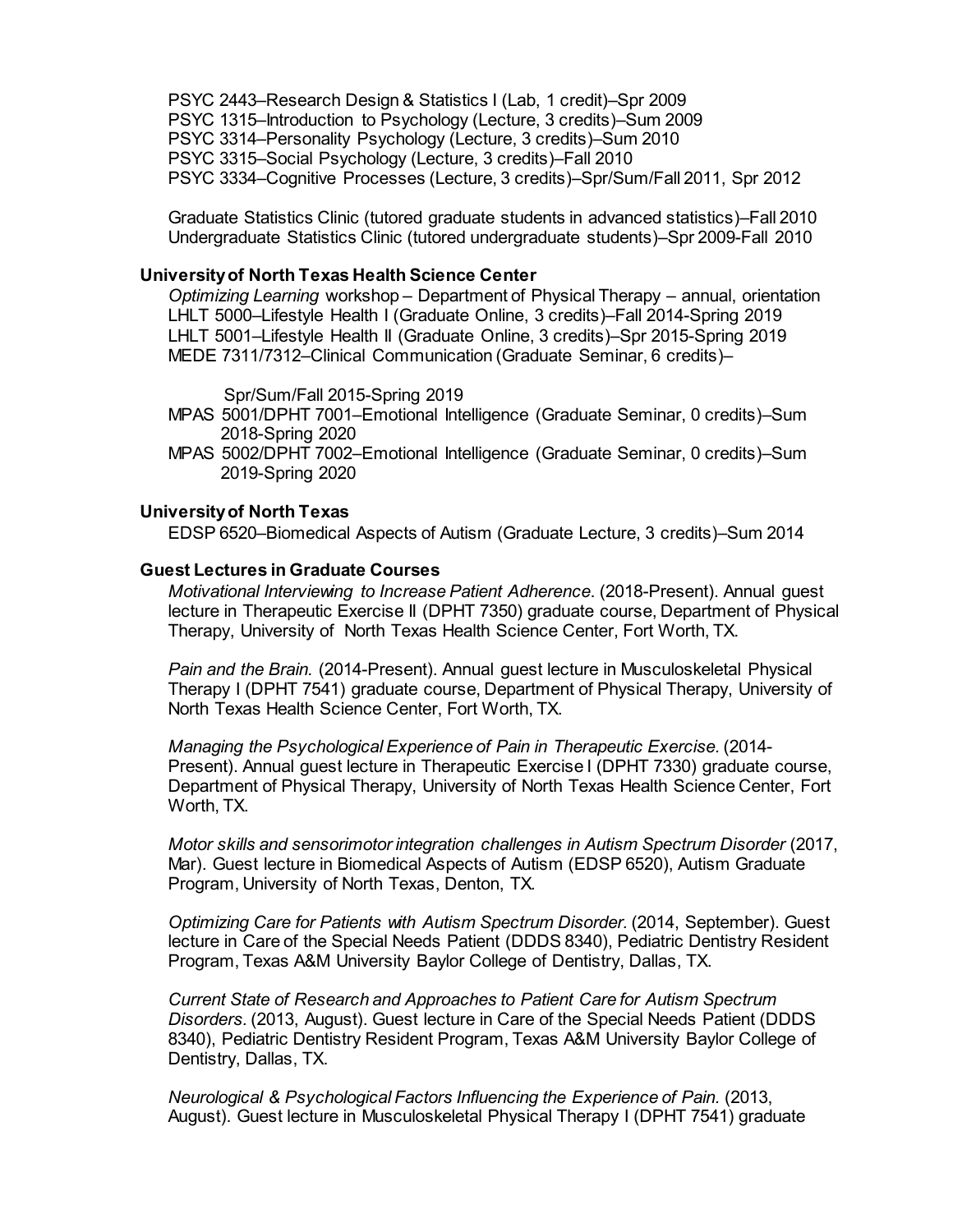course, Department of Physical Therapy, University of North Texas Health Science Center, Fort Worth, TX.

### **HONORS AND AWARDS**

Awardee, NIH Loan Repayment Program, July 2018-June 2020 STAR Leadership Program, Texas Center for Health Disparities, November 2017 Nominee, Association for Psychological Science "Rising Star" Award, September 2017 NIH KL2 Clinical Translational Research Scholar, June 2015 Student Travel Award, International Society for Autism Research, May 2014 David Pilon Scholarship for Training in Professional Psychology, APAGS, Summer 2011 Selected graduate mentor for the iEngage Mentorship Program, UT Arlington, Summer 2011 Poster Award for Biological Bases of Behavior, UT Metroplex Days, February 2010 Fellow, Summer Institute in Social Psychology, Northwestern University, July 2009 Two-week residential program. Seminar: Biological Methods in Psychology (Dr. Oliver Schultheiss & Dr. Iris Mauss), Workshop: Ambulatory Assessment (Dr. Matthias Mehl).

#### **INVITED TALKS**

*Hidden Challenges: Visual and Motor Symptoms in Autism* (2021, April). Presented to attendees of the Vanderbilt Kennedy Center Lectures on Development and Developmental Disabilities, Nashville, TN. *\*Virtual presentation due to COVID-19 pandemic.*

*Visuomotor Integration Challenges in Autism.* (2021, April). Presented to the members of the Smith-Kettelwell Eye Research Institute, San Francisco, CA. *\*Virtual presentation due to COVID-19 pandemic.*

*Barriers to Care for Black or Hispanic Girls and Women with Autism.* (2020, October). Presented to the members of the Intellectual and Developmental Disabilities Council of Tarrant County, TX. *\*Virtual presentation due to COVID-19 pandemic.*

*Motor skills and their impact on activities of daily living across the lifespan*. (2020, February). Presented at the annual *Dallas-Fort Worth Autism Conference*, Hurst, TX.

*IDD in Tarrant County: Moving from Awareness to Action.* (2019, November). Presented to the Junior League of Fort Worth, Fort Worth, TX.

*Work Hard, Play Hard! Assessing Motor Problems in Autism using Serious Games.* (2019, November). Presented to faculty, students, and staff of the University of Iowa as part of the DeLTA Center Speaker Series, Iowa City, IA.

*Serious Games: Clinical Use of VR*. Center for BrainHealth, University of Texas – Dallas, Dallas, Texas.

*Clumsy or Clinical? Contextualizing Motor Problems in Autism.* (2019, October). Presented to faculty, students, and staff of the University of Kansas as part of the Kansas Center for Autism Research & Training Symposium, Kansas City, KS.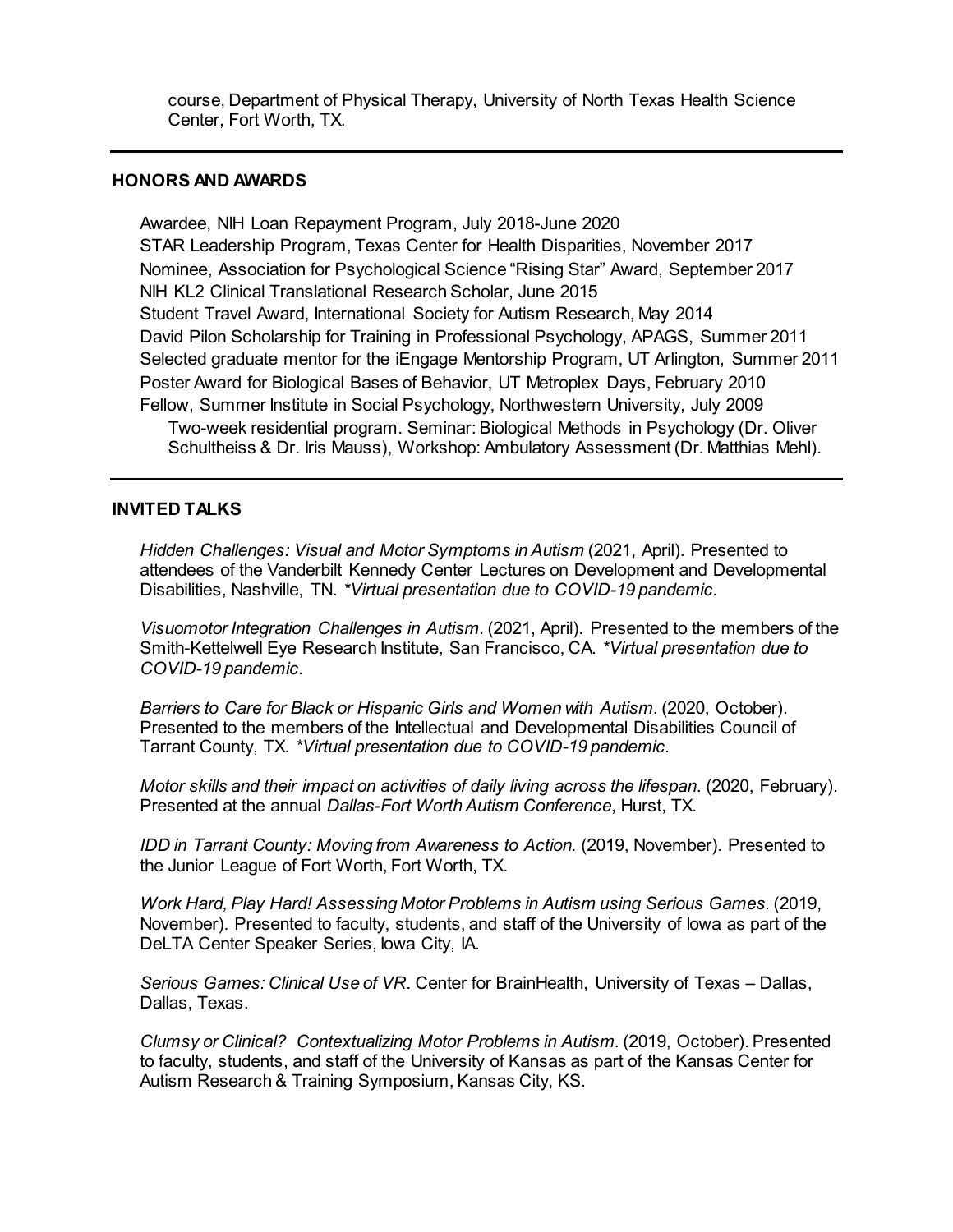*Advocating for the Special Needs Child.* (2019, September). Presented to employees of Lockheed Martin Aerospace, Fort Worth, TX.

*Serious Games: Clinical Use of VR.* (2019, August). Presented to attendees of the Fort Worth Museum of Science & History's Science on Tap event, Fort Worth, TX.

*Strategies for Improving Strength & Coordination in Autism.* (2019, July). Presented to attendees of a parent workshop hosted by the Fort Worth Museum of Science & History, Fort Worth, TX.

*Intersectionality & Treatment of Autism Spectrum Disorder: A framework for understanding the impact of co-occurring conditions, sociodemographic factors, & biases* (2019, February)*.* Presented to attendees of Pediatric Grand Rounds, Cook Children's Medical Center, Fort Worth, TX. <http://av.cookchildrens.org/media/miller022619/>

*Autism in the Community: Moving from Awareness to Action* (2018, April). Presented to attendees of the Fort Worth Museum of Science & History's PUBlic Knowledge Series, Fort Worth, TX

*Sensorimotor Features of Autism & Co-occurring Developmental Coordination Disorder* (2018, February). Presented to the staff of My Health My Resources (MHMR), Fort Worth, TX.

*Autism and Virtual Reality* (2018, January). Presented to members of the Fort Worth Life Sciences Coalition, Fort Worth, TX

*Current Topics in Autism Research & the Impact on Tarrant County.* (2017, November). Presented to the members of the Intellectual and Developmental Disabilities Council of Tarrant County, Fort Worth, TX.

*Sensory and Motor Differences in Autism*. (2017, September). Presented to attendees at the Parent Workshop on Autism Spectrum Disorder at the Fort Worth Museum of Science and History, Fort Worth, TX.

*Modern Autism: New Discoveries and Fresh Perspectives.* (2017, April). Presented to attendees at the Science On Tap event at the Fort Worth Museum of Science and History, Fort Worth, TX.

*Filling in the Gaps: New Ways for Pediatric Dentists to Serve Patients with Autism Spectrum Disorder.* (2016, April). Presented to members of the Greater Dallas Pediatric Dental Society, Dallas, TX.

*Accessibility Programming for Autism Spectrum Disorder at the Amon Carter Museum*. (2015, June). Presented to the staff of the Amon Carter Museum, Fort Worth, TX.

*Advancing Autism in the Community.* (2015, March). Presented to the Mayor's Committee for People with Disabilities, Arlington, TX.

Accommodating for Sensory Differences in Access Programming. (2015, February). Presented at the *Infusion & Inclusion Workshop,* hosted by the Dallas Children's Theater, Dallas, TX.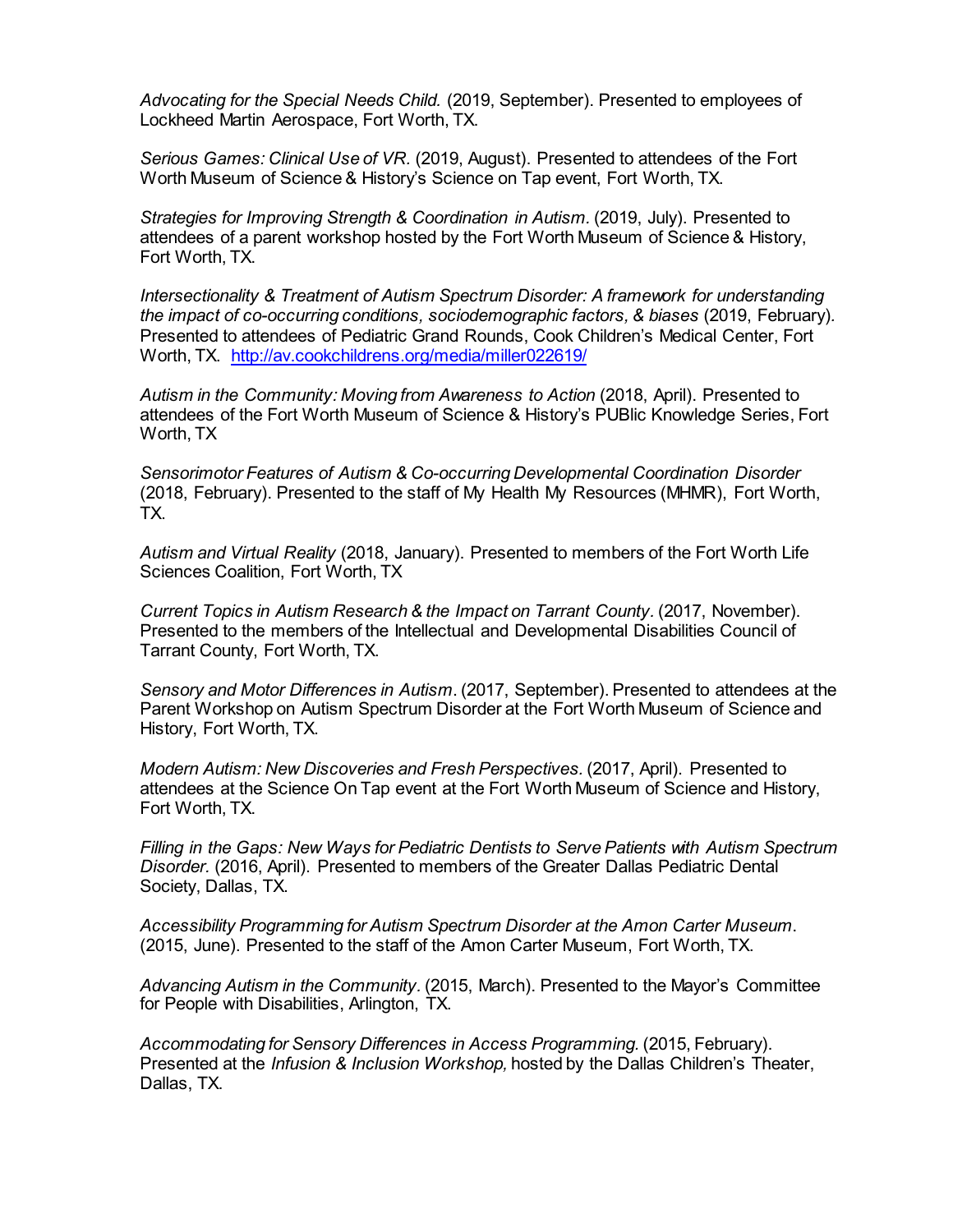*Promoting Positive Theater Experiences for Families Affected by Autism Spectrum Disorder.*  (2014, January). Presented to the staff of the Dallas Children's Theater, Dallas, TX.

*Response to Intervention: Lessons from Cognitive Developmental Research.* (2013, April). Presented to the Krawczyk Lab, Center for Brain Health, University of Texas at Dallas, Dallas, TX.

*Sensorimotor Abnormalities in Autism Spectrum Disorder.* (2013, May). Presented to the Department of Physical Therapy, University of North Texas Health Science Center, Fort Worth, TX.

*Update on Autism Spectrum Disorder.* (2013, January). Presented to members of the Greater Dallas Pediatric Dental Society, Addison, TX.

*Are We There Yet? Recent Advances in Autism and the Role of Autism Speaks.* (2012, October). Presented to employees of Rothstein-Kass, Inc., Dallas, TX.

**PRESENTATIONS & POSTERS** (Early presentations appear under the name Haylie L. Gomez)

## **ORAL PRESENTATIONS** (\* *= external, peer-reviewed*)

- \*Schwarz, B., **Miller, H. L.**, Luedtke-Hoffmann, K., Tat, J., Barron, C., Aguirre, S., & Pollard, M. (2020, October). Workplace Incivility and Bullying: Investigating the Prevalence and Impact on Physical Therapy Practice and Education. Accepted for presentation at the *APTA 2020 NEXT Conference* in Phoenix, AZ. (*Conference converted to virtual format as a result of the COVID-19 pandemic.*)
- \*Fears, N. E., Templin, T., Sherrod, G. M., Bugnariu, N., Patterson, R., & **Miller, H. L.** (2020, October). Children with Autism Spectrum Disorder use inefficient goal-directed whole body movements compared to typical development. International Motor Development Research Consortium National Assembly. Charleston, South Carolina. *Conference converted to virtual format as a result of the COVID-19 pandemic.*)
- **Miller, H. L.** (2020, July). Preliminary assessment of visuomotor profiles in Hispanic children with Autism. Presented at the annual meeting of the Texas Center for Health Disparities, Fort Worth, TX. *(Conference converted to virtual format as a result of the COVID-19 pandemic.)*
- \*Richardson, M., Papa, E., Santurri, L., & **Miller, H. L.** (2020, February). Perfectionism, Stress, and the Doctor of Physical Therapy Student. Presented at the *Combined Sections Meeting of the American Physical Therapy Association* in Denver, CO.
- **\*Miller, H. L.,** Richardson, M. V., Schwarz, B., McGuffee, A., & Gillespie, D. (2020, February). Emotional Intelligence across the Professional Lifespan in Physical Therapy: From Novice Student to Expert Practitioner. Presented as an education session at the annual Combined Sections Meeting of the American Physical Therapy Association in Denver, CO.
- \*Richardson, M. V., **Miller, H. L.,** Papa, E. V., Moore, E., & Santurri, L. (2019, October). Perfectionism, Perceived Stress, Sleep, and the PT Student. Presented at the annual Educational Leadership Conference of the American Physical Therapy Association in Bellevue, WA.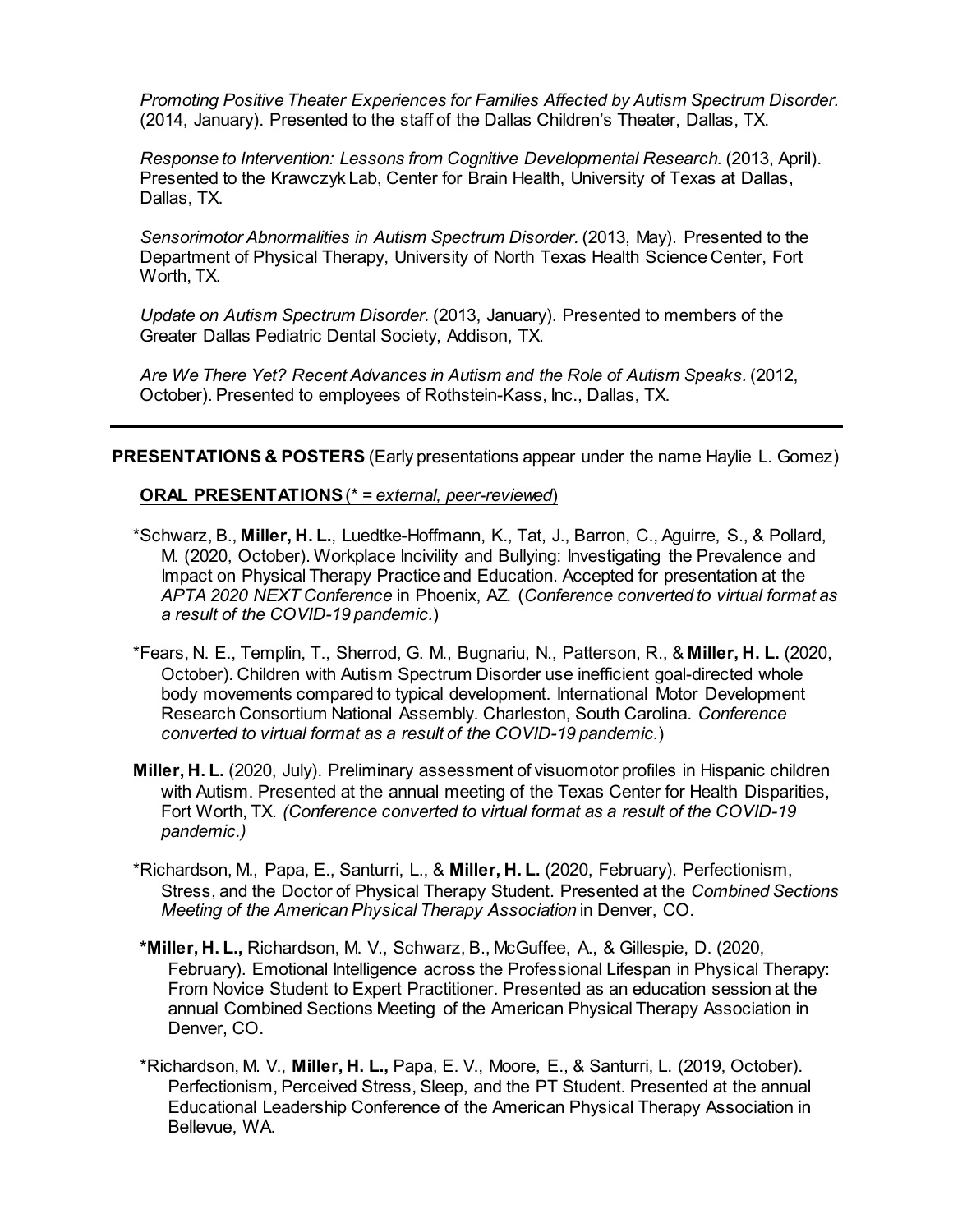- \***Fears, N. E.**, Kata, K., Chang, S., Nguyen, M., Ganesh, A., & Miller, H. L. (2019, July). Navigating the pathway to diagnosis and care for individuals with Autism Spectrum Disorder. UNT Adventures in Autism Conference, Denton, Texas.
- **\***Bugnariu, N., **Miller, H. L.**, Patterson, R., & Thibodeau, L. (2019, July). Complex problems require complex solutions: Dynamic postural control in ecologically valid virtual environments. Presented in the *"Virtual reality in motion: moving posture and gait research forward with do-it-yourself vs turnkey systems"* symposium at the *International Society for Posture & Gait Research* meeting in Edinburgh, Scotland.
- \***Miller, H. L**., Kata, K., Chang, S., Ganesh, A., Hamby, T., Bailey, L., Bowman, W. P., & Mauk, J. E., (2019, June). Minority females are especially vulnerable to health disparities in diagnosis and treatment of Developmental Coordination Disorder (DCD) and Autism Spectrum Disorder with and without co-occurring DCD. Presented in the *Developmental Coordination Disorder and Autism Spectrum Disorders: Similarities, differences, and cooccurrence* symposium at the *13th International Conference on Developmental Coordination Disorder*, Jyväskylä, Finland.
- \*Kata, K., Chang, S., Ganesh, A., Mauk, J. E., Bowman, W. P., Bailey, L., Hamby, T., & **Miller, H. L.** (2019, June). Treated prevalence of Developmental Coordination Disorder (DCD) and Autism Spectrum Disorder with co-occurring DCD is significantly less than estimated prevalence at both primary and specialty care sites. Presented in the *Developmental Coordination Disorder and Autism Spectrum Disorders: Similarities, differences, and co-occurrence* symposium at the *13th International Conference on Developmental Coordination Disorder*, Jyväskylä, Finland.
- \***Miller, H. L.**, Sherrod, G. M., Horne, T., Burns, J., Blankenship, D., Nguyen, M., & Bugnariu, N. (2019, March). Sensory reweighting issues implicated in postural control impairments observed among children and adolescents with autism. Presented in the *Development of visual-motor integration during activities of daily living: From research to translation* symposium at the annual meeting of the Society for Research in Child Development, Baltimore, MD.
- \*Blankenship, D., Wijayasinghe, I., Sherrod, G., Jaramillo, J., Sankey-Navarro, X., Burns, J., Horne, T., Patterson, R., Popa, D., Bugnariu, N., & **Miller, H. L.** (2019, January). Use of robot interaction to identify kinematic differences in the accuracy of imitative gesturing between individuals with and without Autism Spectrum Disorder (ASD). Presented at the annual Combined Sections Meeting of the *American Physical Therapy Association,* Washington, DC.
- **\*Miller, H. L.,** (2018, April) *Autism as a whole body disorder 'Comorbidities and interdisciplinary care*. Presentation at Grand Rounds at the University of North Texas Health Science Center, Fort Worth, TX.
- **\*Miller, H. L.,** Caçola, P., & Bugnariu, N. L. (2017, June). *Dynamic postural control in typical development, Autism Spectrum Disorder and Developmental Coordination Disorder.*  Presentation at the *World Congress of the International Society for Posture and Gait Research*, Fort Lauderdale, FL.
- **\*Miller, H. L.**, Patterson, R., Wijayasinghe, I., Popa, D., & Bugnariu, N. L. (2017, June). Development of a novel visuomotor integration paradigm by integrating a virtual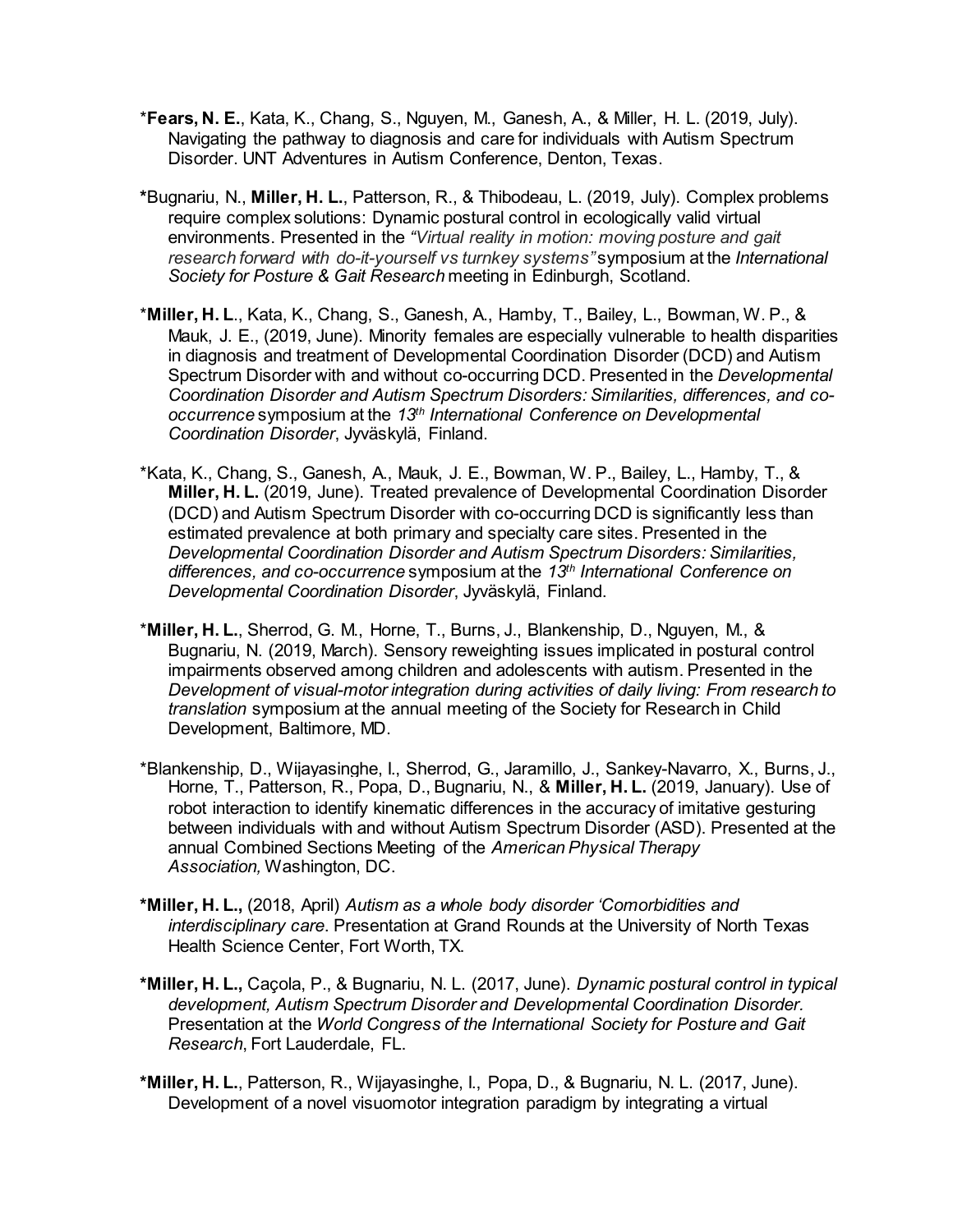environment with mobile eye-tracking and motion-capture systems. Presentation at the *International Conference on Virtual Rehabilitation*, Montreal, Canada.

- **\*Miller, H. L.,** Caçola, P., Sherrod, G., & Bugnariu, N. (2017, June). Visuomotor integration and postural stability in children with DCD and ASD. Presented by Priscila Caçola at *12th International Conference on Developmental Coordination Disorder*, Freemantle, Western Australia.
- **\*Miller, H. L.,** Caçola, P., Sherrod, G., & Bugnariu, N. L. (2017, May). Visuomotor Integration: A potential biomarker of Autism Spectrum Disorder in lab and communitybased settings. Presentation at the *International Meeting for Autism Research,* San Francisco, CA.
- **Miller, H. L.** (2017, January). *Lab and community-based assessment of static and dynamic balance in atypically-developing children.* Presentation at the *University of Texas at Arlington Clinical Translational Research Forum*, Arlington, TX.
- **Miller, H. L.** (2016, November). *Visuomotor integration in ASD.* Presentation at the *International Society for Posture and Gait Research: Sensorimotor Functioning in Typical and Atypical Development Training School*, Fort Worth, TX.
- **Miller, H. L.** (2016, November). *Challenges to the study of visuomotor integration in Autism Spectrum Disorder.* Presentation at the *UT Southwestern Translational Science Forum*, Dallas, TX.
- **Miller, H. L.** (2016, April). *Development of a novel paradigm for quantifying visual and motor differences in Autism Spectrum Disorder and related movement disorders.* Presentation at the *UT Southwestern Translational Science Forum*, Dallas, TX.
- **\*Miller, H. L.,** & Bugnariu, N. L. (2016, July). *Visuomotor characteristics of static and dynamic balance in atypical development*. Presentation at the 8th annual *UNT Kristin Farmer Autism Center Adventures in Autism Intervention & Research Conference*, Denton, TX.
- **\*Miller, H. L.**, Mattingly, L., & Bugnariu, N. L. (2015, July). Quantifying visuomotor differences in ASD: Preliminary data from a community sample. Presented by Nicoleta Bugnariu at the 7th annual *UNT Kristin Farmer Autism Center Adventures in Autism Intervention & Research Conference*, Denton, TX.

# **POSTER PRESENTATIONS** (*\* = external, peer-reviewed*)

- \*Fears, N., Sherrod, G., Templin, T., Bugnariu, N., Patterson, R., & **Miller, H. L.** (2021, April). Developmental trajectory of sensorimotor integration for postural stability in Autism Spectrum Disorder. Accepted for presentation at the annual meeting of the Society for Research in Child Development. (*Conference held in virtual format as a result of the COVID-19 pandemic.*)
- \***Miller, H. L.**, Mobley, R., Fears, N. E., & Schwarz, B. (2020, May) HELP-Move: A Home exercise program led by parents to improve movement in children with Autism Spectrum Disorder. Accepted for presentation at the annual meeting of the International Society for Autism Research, Seattle, Washington. (*Canceled as a result of the COVID-19 pandemic.*)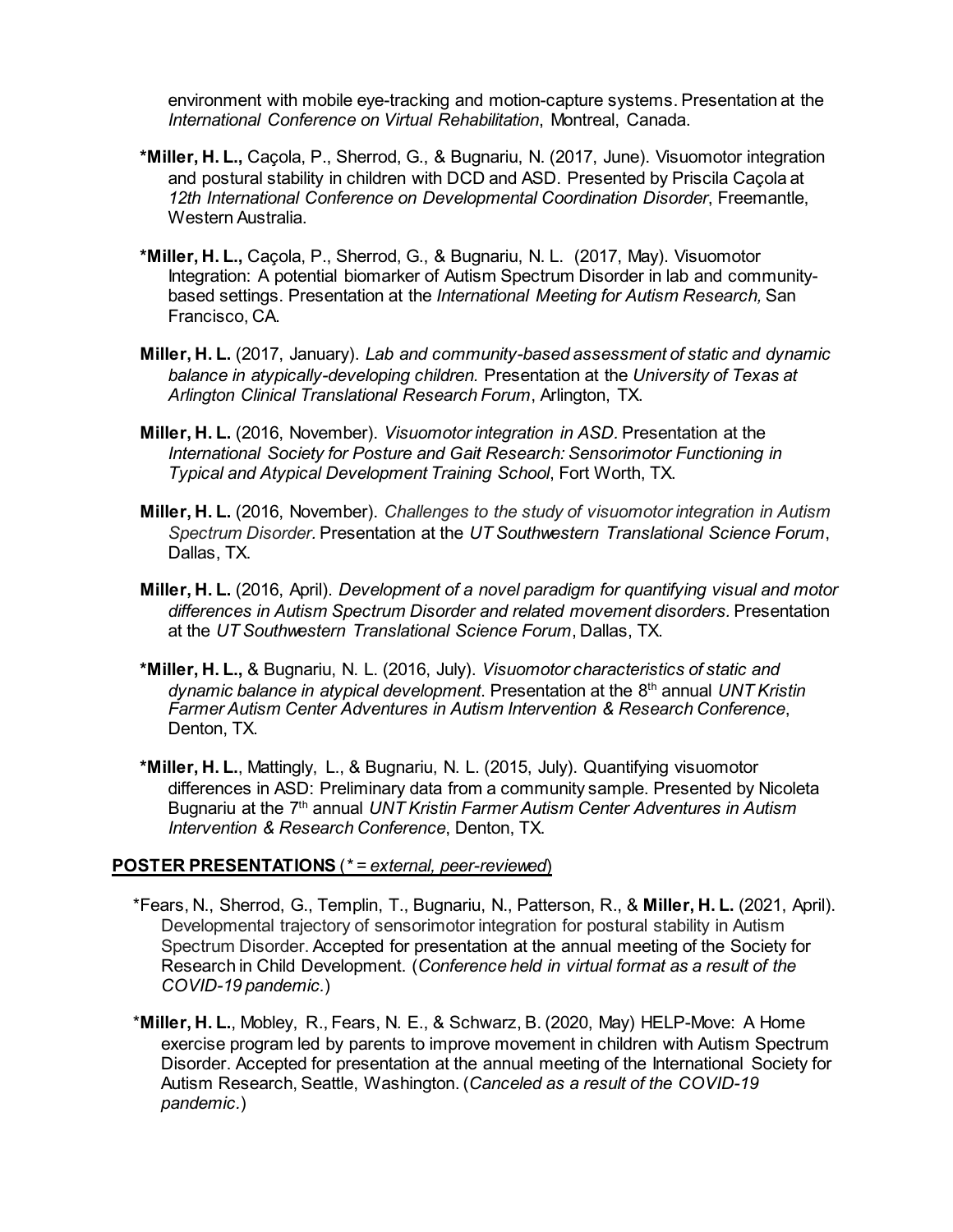- **\***Fears, N. E., Sherrod, G. M., Templin, T., Bugnariu, N., Patterson, R., & **Miller, H. L**. (2020, May) Developmental trajectory of sensorimotor integration for postural stability in Autism Spectrum Disorder. Accepted for presentation at the annual meeting of the International Society for Autism Research, Seattle, Washington. (*Canceled as a result of the COVID-19 pandemic.*)
- **\*Miller, H. L.,** Fears, N. E., & Bugnariu, N. L. (2020, June). Relationships between visual fixation and goal-directed body movement differ between Autism Spectrum Disorder, Developmental Coordination Disorder, and typical development. Accepted for presentation at the annual meeting of the *Vision Sciences Society* in Fort Lauderdale, FL. (*Conference converted to virtual format as a result of the COVID-19 pandemic.*)
- \*Mobley, R., Rohani, C., Bow, E., Schwarz, B., & **Miller, H**. (2020, February). The Effect of Exercise Programs on Children with Autism Spectrum Disorder (ASD): A Literature Review. Poster presented at the *Combined Sections Meeting of the American Physical Therapy Association* in Denver, CO.
- Caçola, P., Sherrod, G., Fuchs, C., & **Miller, H.** (2019, September). "Back to Basics": Improvements in dynamic postural control after a group-based intervention program for children with Developmental Coordination Disorder. Healthy & Active Children. Poster presented at the International Motor Development Research Consortium in Verona, Italy.
- \***Miller, H. L**., Sherrod, G. M., & Caçola, P. (2019, July). Developmental Coordination Disorder co-occurs at high rates among children and adolescents with Autism Spectrum Disorder. Poster presented at the *International Society for Posture & Gait Research* meeting in Edinburgh, Scotland.
- \*Ganesh, A., Mupparapu, S., & **Miller, H. L.** (2019, May). Caregiver-reported use of autismrelated services in the Dallas-Fort Worth metroplex and associated satisfaction ratings. Poster presented at the annual meeting of the *International Society for Autism Research (INSAR),* Montreal, Canada.
- \*Kata, K., Mauk, J. E., Bowman, W. P., Bailey, L., & Hamby, T. & **Miller, H. L.** (2019, May). Delays in motor milestones do not differ between children with Autism Spectrum Disorder (ASD) with and without co-occurring Developmental Coordination Disorder (DCD) and children with DCD alone. Poster presented at the annual meeting of the *International Society for Autism Research (INSAR),* Montreal, Canada.
- \*Sherrod, G. M., Blankenship, D., Wijayasinghe, I., Walsh, E., Patterson, R., Popa, D., Bugnariu, N., & Miller, H. L. (2019, May). Kinematic performance during a human-robot imitative gesturing task differentiates Autism Spectrum Disorder (ASD) from typical development and correlates with clinical assessments of motor skills. Poster presented at the annual meeting of the *International Society for Autism Research (INSAR),* Montreal, Canada.
- **\***Kata, K., Mauk, J. E., Bowman, W. P., Bailey, L., & Hamby, T. & **Miller, H. L**. (2019, January) Comparing motor milestone delays in Autism Spectrum Disorder and Developmental Coordination Disorder. Poster presented at the annual mid-winter meeting of the *Texas Osteopathic Medical Association*, Dallas, TX.
- \*Burns, J., Horne, T., Blankenship, D., Sherrod, G., Bugnariu, N., & **Miller, H. L.** (2019, March). Visual context relates to impairments in both dynamic and static postural control in individuals with Autism Spectrum Disorder (ASD) relative to typical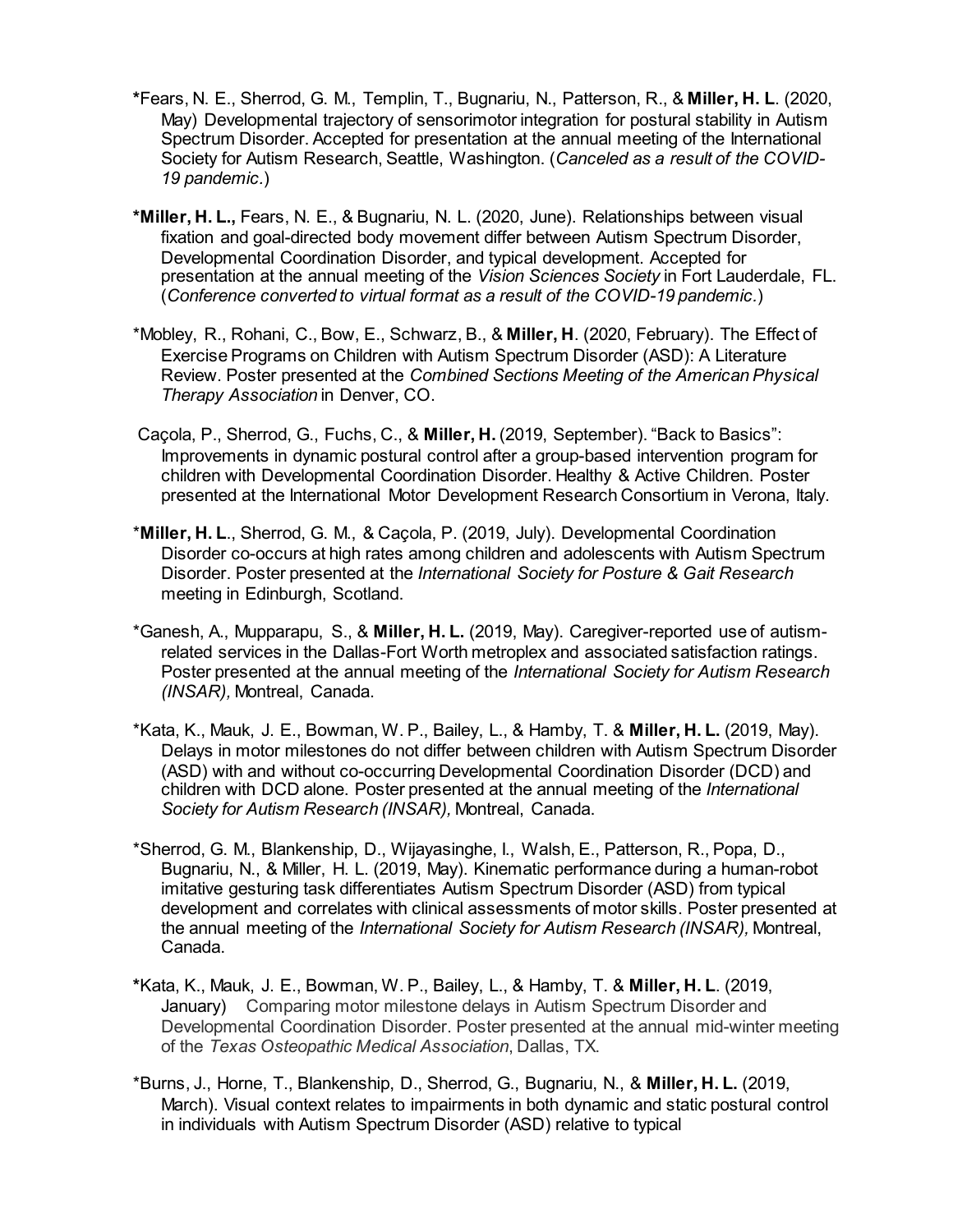development. Poster presented at the annual *UNTHSC Research Appreciation Day,* Fort Worth, TX. **[Winner: Best Poster, School of Health Professions]**

- \*Chang, S., Kata, K., Ganesh, A., Mauk, J., Hamby, T., Bailey, L., & Miller, H. L. (2019, March). A comparison of Autism Spectrum Disorder (ASD) and a dual diagnosis of ASD + Developmental Coordination Disorder (DCD): A case study. Poster presented at the annual *UNTHSC Research Appreciation Day,* Fort Worth, TX.
- \*Mobley, R., Rohani, C., Bow, E., & **Miller, H. L.** (2019, March). The effect of exercise programs on children with Autism Spectrum Disorder (ASD): A review of current literature. Poster presented at the annual *UNTHSC Research Appreciation Day,* Fort Worth, TX.
- \*Shahub, N. A. & **Miller, H. L**. (2019, March). A comparison of Social Responsiveness Scores in patients aged 0-24 with Autism Spectrum Disorder or schizophrenia. Poster presented at the annual *UNTHSC Research Appreciation Day,* Fort Worth, TX.
- \*Quan, L., Liu, H., & **Miller, H. L.** (2019, March). Treatment of hyperbaric oxygen combined with cannabidiol promotes recovery of brain damage in newborn rats with hypoxiaischemia. Poster presented at the annual *UNTHSC Research Appreciation Day,* Fort Worth, TX.
- \*Horne, T., Burns, J., Blankenship, D., Sherrod, G., Bugnariu, N., & **Miller, H. L.** (2019, January). Visual context relates to impairments in both dynamic and static postural control in individuals with Autism Spectrum Disorder (ASD) relative to typical development. Presented at the annual Combined Sections Meeting of the *American Physical Therapy Association,* Washington, DC.
- **Miller, H. L**., Thomi, M., Kata, K., Patterson, R., Nandy, K., Hamby,T., Bailey, L., Bowman, P., & Mauk, J. (2018, July). Minority females are vulnerable to missed or delayed diagnosis of autism spectrum disorder in both local and national healthcare settings. *Poster presented at the annual meeting of the Texas Center for Health Disparities, Fort Worth, TX.*
- **\*Miller, H. L.,** Caçola, P., Sherrod, G. M., & Bugnariu, N. L. (2018, May) Individuals with Autism Spectrum Disorder meet criteria for Developmental Coordination Disorder. *Poster presented at the annual meeting of the International Society for Autism Research (INSAR),* Rotterdam, Netherlands.
- Bolinger, E. Gray, J., Dangelmayr, K., Sherrod, G., Dangelmayr, K., Sherrod, G., Bugnariu, N., & **Miller, H. L**. (2018) Postural control and use of eye movements differ during quiet standing in Autism Spectrum Disorder and Typical Development. Poster presented at the annual *University of North Texas Health Science Center Research Appreciation Day*, Fort Worth, TX.
- Kata, K., **Miller, H. L**., Mauk, J.E., Bowman, W.P., Bailey, L., & Hamby, T. (2018) *Estimated community prevalence of Autism Spectrum Disorder with and without co-occurring Developmental Coordination Disorder significantly exceeds observed prevalence at two Tarrant County sites offering primary and secondary care.* Poster presented at the annual *University of North Texas Health Science Center Research Appreciation Day*, Fort Worth, TX.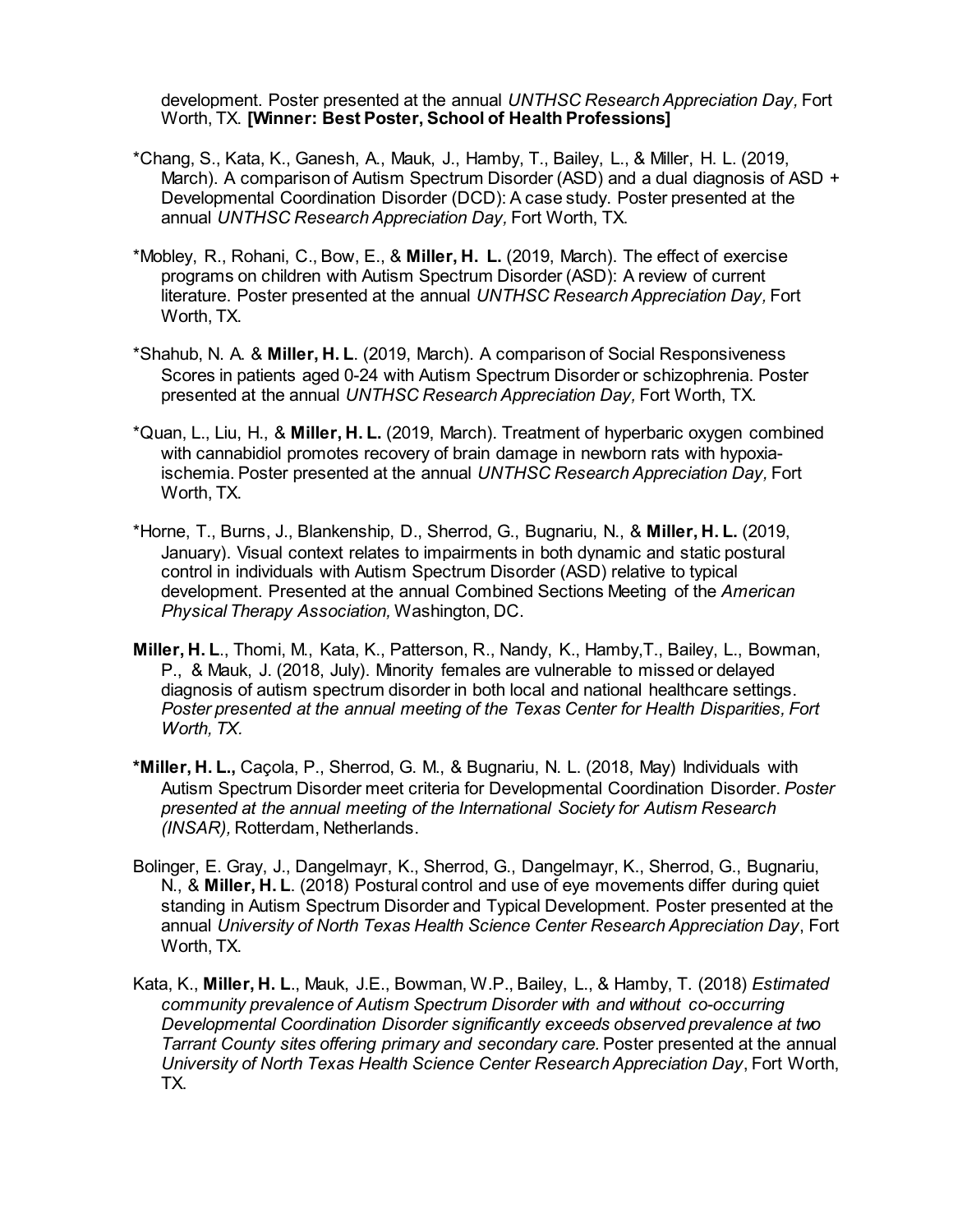- Kata, K., **Miller, H. L**., Mauk, J.E., Bowman, W.P., Bailey, L., & Hamby, T. (2018) *A multicenter retrospective investigation of diagnostic, referral, and early management pathways for pediatric patients with Autism Spectrum Disorder and Developmental Coordination Disorder.* Poster presented at the annual *University of North Texas Health Science Center Research Appreciation Day*, Fort Worth, TX.
- Mupparapu, S., & **Miller, H. L.,** (2018) Development of a REDCap online survey instrument to measure autism-related service utilization and satisfaction in the Dallas-Fort Worth metroplex. Poster presented at the *University of North Texas Health Science Center Public Health Poster Experience*, Fort Worth, TX.
- Thomi, M. Patterson, R.M., & **Miller, H. L.** (2018) Health disparities in age of first concern and age of diagnosis for children with ASD, ADHD, and ASD+ADHD are evident in a national sample. Poster presented at the annual *University of North Texas Health Science Center Research Appreciation Day*, Fort Worth, TX
- Womble, V. L., Sherrod, G. M., Mupparapu, S., Caçola, P., Bugnariu, N. L., & **Miller, H. L.** (2017). Postural stability and reliance on visual context differ between Autism Spectrum Disorder, Developmental Coordination Disorder, and typical development. Presented at the *Summer Research Internship Program* meeting, Fort Worth, TX, 1025.
- **\*Miller, H. L.,** Sherrod, G., & Bugnariu, N. (2017, April). *Ready, Aim…Fire? Hand-eye coordination impairments in Autism Spectrum Disorder during a virtual shooting gallery task.* Poster accepted for presentation at the *Society for Research in Child Development 2017 Annual Meeting*, Austin, TX.
- **\*Miller, H. L.,** Caçola, P., Sherrod, G., & Bugnariu, N. (2017, April). *Eye and body movement as promising biomarkers and intervention targets in Autism and Developmental Coordination Disorder.* Poster accepted for presentation at the *Society for Research in Child Development 2017 Annual Meeting*, Austin, TX.
- Green, K., **Miller, H.,** Mattingly, L., & Bugnariu, N. (2017, April) *Atypical eye movements and postural control in Autism Spectrum Disorders.* Accepted for presentation at the annual *University of North Texas Health Science Center Research Appreciation Day*, Fort Worth, TX.
- \*Green, K., **Miller, H.,** & Bugnariu, N. (2017, February). *Atypical eye movements and postural control in Autism Spectrum Disorders.* Presented at the annual *Combined Sections Meeting of the American Physical Therapy Association*, San Antonio, TX.
- Sherrod, G. M., **Miller, H. L.,** Caçola, P. M., & Bugnariu, N. L. (2016, April). *Preliminary evidence of a relationship between quantitative measures of postural stability and clinical movement tests in developmental coordination disorder.* Poster presented at the annual *University of North Texas Health Science Center Research Appreciation Day*, Fort Worth, TX.
- **\*Miller, H. L**., Mattingly, L., & Bugnariu, N. L. (2016, May). Postural stability and its limits in Autism Spectrum Disorder relate to visual context. Presented at the 2016 *International Meeting for Autism Research (IMFAR)*, Baltimore, MD, 22645 146.192, [www.autism](http://www.autism-insar.org/)[insar.org.](http://www.autism-insar.org/)
- **\*Miller, H. L.,** Caçola, P., Sherrod, G., Patterson, R., & Bugnariu, N. (2016, April). *Visuomotor integration differences in individuals with autism spectrum disorder and*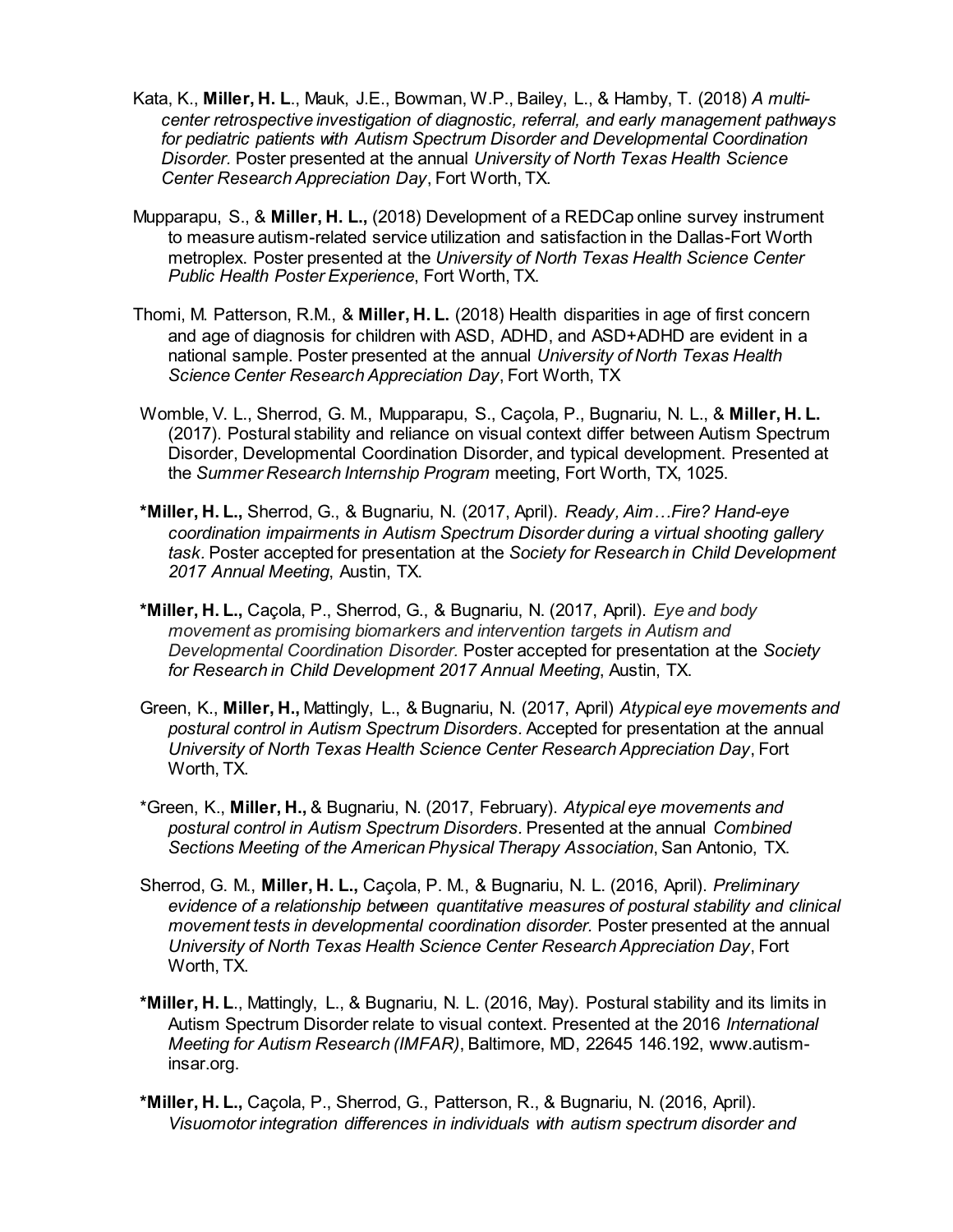*developmental coordination disorder during static and dynamic postural control tasks.* Poster presented at the *Association for Clinical and Translational Science 2016 Annual Meeting*, Washington, DC.

- **\*Miller, H. L.**, Caçola, P., Sherrod, G., Patterson, R., & Bugnariu, N. L. (2016, May). *Postural control relates to accuracy of eye movement in Autism Spectrum Disorder and Developmental Coordination Disorder.* Presented at the 2016 *International Meeting for Autism Research (IMFAR)*, Baltimore, MD, 22679 146.191, [www.autism](http://www.autism-insar.org/)[insar.org.](http://www.autism-insar.org/)
- Edgerton, K., **Miller, H.,** Mattingly, L., & Bugnariu, N. (2016, April). *Atypical eye movements and postural control in Autism Spectrum Disorders.* Poster presented at the annual *University of North Texas Health Science Center Research Appreciation Day*, Fort Worth, TX.
- \*Crocker, K., Edgerton, K., Patterson, R., Bugnariu, N., & **Miller, H**. (2016, February). *Visuomotor integration in atypical development*. Presented at the *Combined Sections Meeting of the American Physical Therapy Association*, Anaheim, CA.
- \*Wijayasinghe, I. B., **Miller, H. L.**, Das, S. K., Bugnariu, N. L., & Popa, D. O. (2015). *Human*like object tracking and gaze estimation with PKD android. Presented at the annual meeting of the *Society for Optics and Photonics, Sensors for Next-Generation Robotics III*, Baltimore, MD, 985906. http://dx.doi.org/ 10.1117/12.2224382.
- **Miller, H. L.**, Mattingly, L., & Bugnariu, N. L. (2015, March). Portable, novel methods for testing the use of visual context to support balance in a naturalistic setting. Presented at the *Fort Worth Museum of Science and History–Research and Learning Center Conference*, Fort Worth, TX.
- **Miller, H. L.,** Mattingly, L., & Bugnariu, N. L. (2015, October). Visual tracking and postural stability in a community sample of individuals with autism spectrum disorder and healthy controls. Poster presented at the *Texas Regional CTSA Consortium Fall 2015 Meeting*, Dallas, TX.
- **\*Miller, H. L**., Patterson, R., Popa, D., Garver, C., de Weerd, C., & Bugnariu, N. (2014, May). *Quantifying imitative behavior deficits in children with Autism Spectrum Disorder.* Presented at the 2014 International Meeting for Autism Research, Atlanta, GA.
- Krishnan, M. L., **Miller, H. L.,** & Bugnariu, N. L. (2014, February). *The current use of virtual environments for assessment and treatment of Autism Spectrum Disorder.* Presented at the annual *University of North Texas Health Science Center Research Appreciation Day*, Fort Worth, TX.
- **\*Miller, H. L.**, Mosconi, M. W., Raggozino, M., Cook, E., & Sweeney, J. A. (2013, July). *Selective set-shifting impairments relate to repetitive behaviors in ASD*. Presented at the 2013 *Texas Autism Research Conference*, San Marcos, TX.
- Ramirez, M. A., Nichols, H. A., **Miller, H. L.,** & Odegard, T. N. (2012, March) *Narrative processing in children and young adults.* Presented at the *University of Texas–Arlington Annual Celebration of Excellence by Students*, Arlington, TX.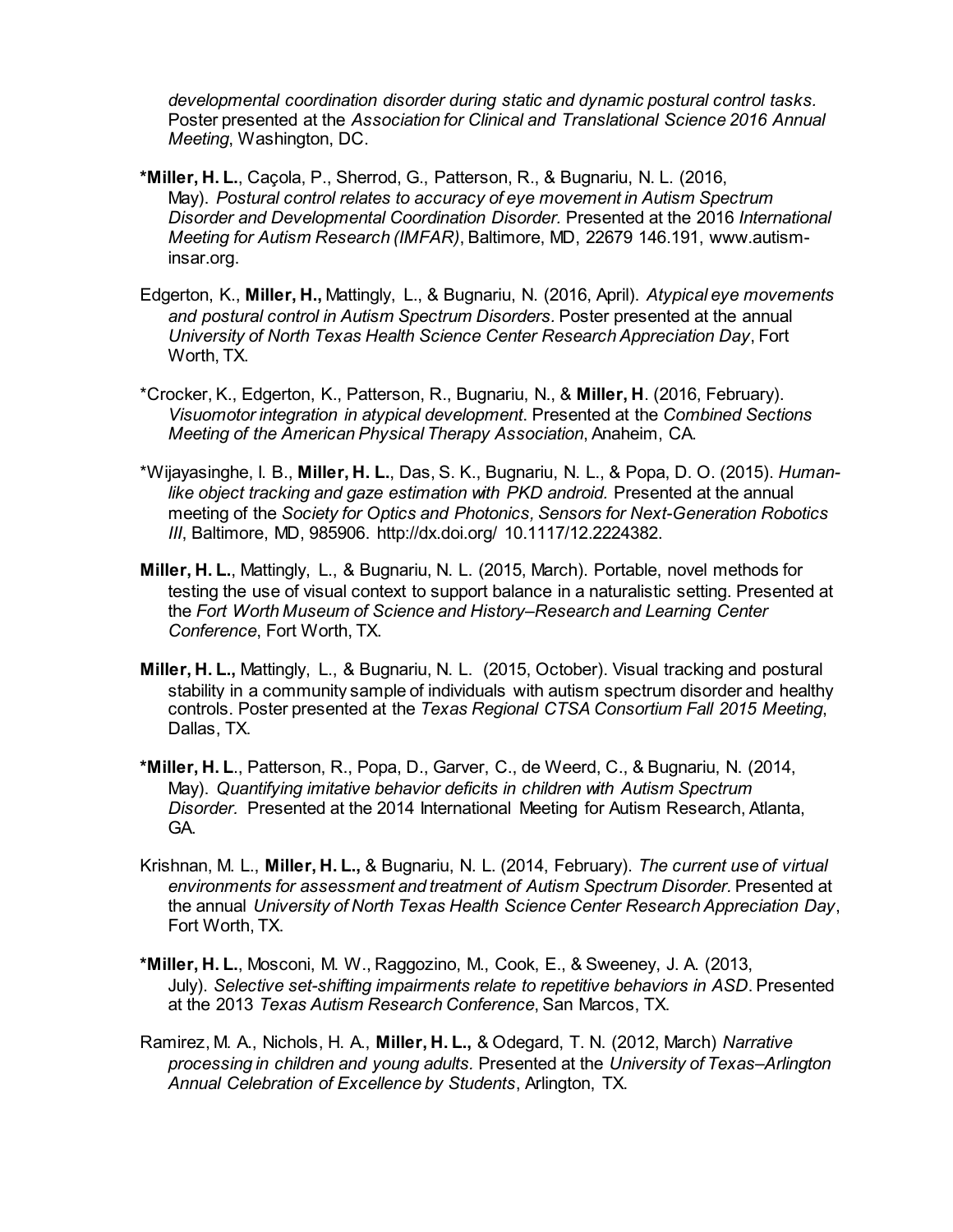- **\*Miller, H. L**., Odegard, T. N., Alavapadu, A., Ravelo, R., & Hemlinger, J. (2011, May). *Contributions of gist processing and narrative versus list presentation to source monitoring and recognition judgments within a modified DRM framework.* Presented at the 23rd annual convention of the *Association for Psychological Science*, Washington, DC.
- \*Hughes, S., Dukes, K., Gabriel, C., **Gomez, H.,** Kaplan, R., Lynch, A., Lee Nichols, A., & Lyddy, F. (2011, May). Do graduate students really think straight about weird things? Presented at the 23rd annual convention of the *Association for Psychological Science*, Washington, DC.
- \*Hughes, S., Dukes, K., Gabriel, C., **Gomez, H.,** Kaplan, R., Lynch, A., Lee Nichols, A., & Lyddy, F. (2011, January). Do graduate students really think straight about weird things? Presented at the 12th annual convention of the *Association for Psychological Science*, San Antonio, TX.
- Ravelo, R., **Gomez, H. L.**, Alavapadu., A., Hemlinger, J., & Odegard, T. N. (2010, March). *The influence of presentation type (list versus narrative) on gist processing and source memory.* Presented at the *University of Texas–Arlington Annual Celebration of Excellence by Students*, Arlington, TX.
- **\*Gomez, H. L.**, Batto, L. L., Goodell, K. L., & Jensen-Campbell, L. A. (2010, January). *Victimization and the need to belong: An EEG study of reactions to ostracism.* Presented at the 11th annual convention of the *Society for Personality and Social Psychology*, Las Vegas, NV.
- **Gomez, H. L.**, Batto, L. L., & Jensen-Campbell, L. A. (2010, February). *Biobehavioral markers of the Rejection Attribution Bias.* Presented at *UT Metroplex Day*, Dallas, TX.
- Alavapadu, A., Moore, K., **Gomez, H. L**., Ravelo, R., Hemlinger, J., & Odegard, T. N. (2010, March). *Influences of presentation type and item type on gist processing and recognition memory.* Presented at the *University of Texas–Arlington Annual Celebration of Excellence by Students*, Arlington, TX.
- \*Ramirez, M. C., Knack, J. M., **Gomez, H. L.**, Jensen-Campbell, L. A. (2008, February) *How important is self-control for adolescent functioning?* Presented at the 9<sup>th</sup> annual convention of the *Society for Personality and Social Psychology*, Albuquerque, NM.
- \*Knack, J. M., **Gomez, H. L.**, Rex-Lear, M., & Jensen-Campbell, L. A. (2009, April). *Neural correlates of victimization and support: An fMRI study of social exclusion.* Presented at the biennial meeting of the *Society for Research in Child Development,* Denver, CO.
- **\*Gomez, H. L.**, Goodell, K. L., & Batto, L. L. (2009, February). *Victimization and nBelong: Examining individual differences in social pain thresholds.* Presented at the 10<sup>th</sup> annual *Society for Personality and Social Psychology* conference, Tampa, FL.
- **\*Gomez, H. L**., Goodell, K. L., & Batto, L. L. (2009, April). *Individual differences in experiencing social pain: Victimization history and threatened needs.* Presented at the biennial meeting of the *Society for Research in Child Development,* Denver, CO.
- \*Farris, E. A., Odegard T. N., **Gomez, H.**, Ring, J., Allen, G., & Black, J. (2009, May). *Frontal lobe functional connectivity in reading impaired and non-reading impaired children.*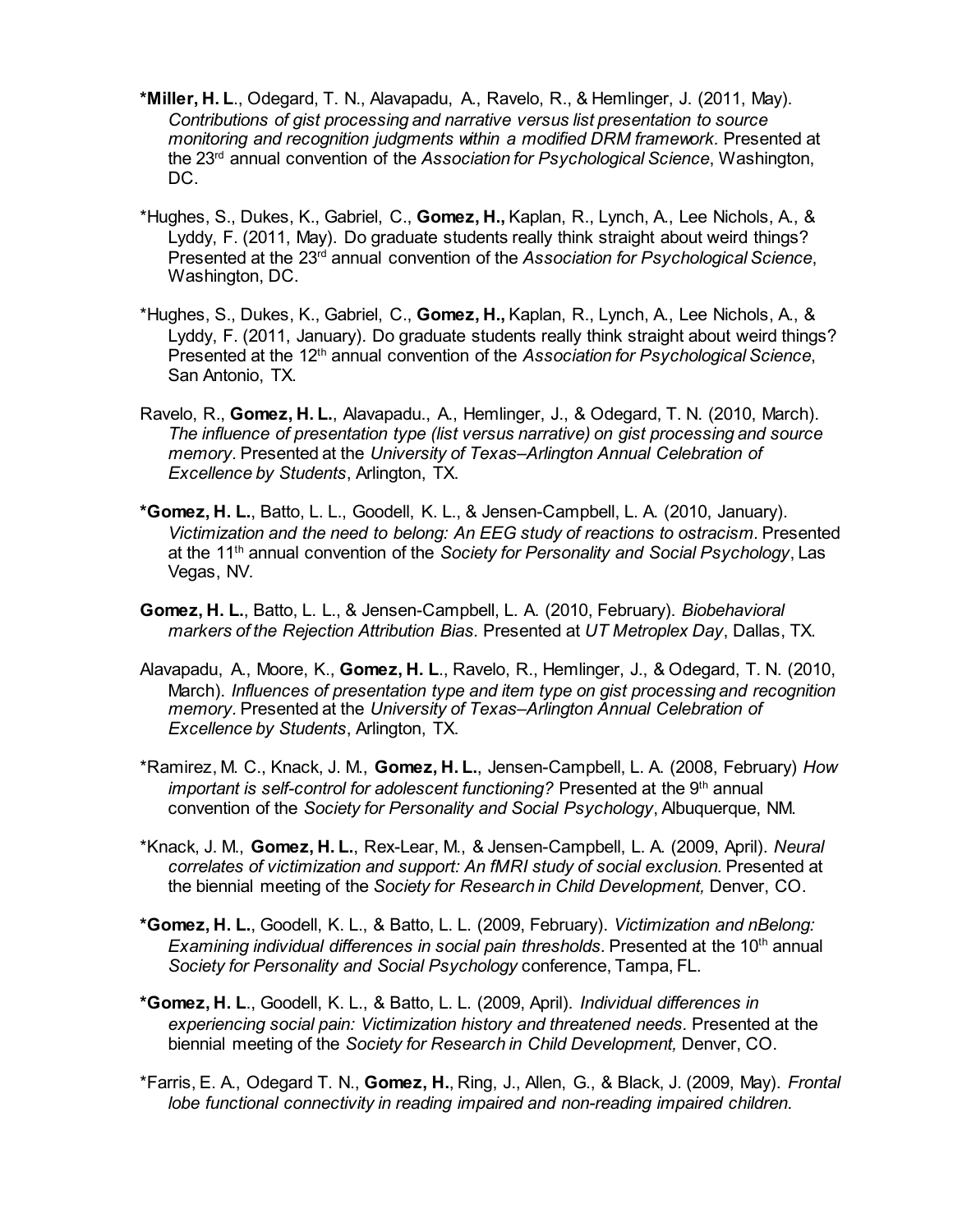Presented during the Architecture of the Mind Poster Session at the 21<sup>st</sup> annual convention of the *Association for Psychological Science*, San Francisco, CA.

- Knack, J. M., Rex-Lear, M., **Gomez, H. L**., & Jensen-Campbell, L. A. (2008, October). *Neural correlates of victimization and social support: An fMRI study of social exclusion.* Presented at the annual *University of Texas at Arlington College of Science Research Day,* Arlington, TX.
- \*Knack, J. M., **Gomez, H. L.**, & Jensen-Campbell, L. A. (2008, July). *Neural correlates of victimization and support: An fMRI study of social exclusion.* Presented at the biennial meeting of the *International Society for the Study of Behavioral Development,* Würzburg, Germany.
- **\*Gomez, H. L.,** Knack, J. M., Jensen-Campbell, L. A., Allen, G., Sarkar, S., Gomez, M. A., Rex-Lear, M., Campbell, S. (2008, February) *Is exclusion higher for people with a high need to belong?* Presented at the 9th annual convention of the *Society for Personality and Social Psychology*, Albuquerque, NM.
- **Gomez, H. L.**, Knack, J. M., Jensen-Campbell, L. A., Allen, G., Sarkar, S., Gomez, M., Rex-Lear, M., Campbell, S. (2008, February) *Is exclusion higher for people with a high need to belong?* Presented at the 8th annual convention of *the University of Texas at Arlington Psi Chi Honor Society*, Arlington, TX.
- Rex-Lear, M. A., Gomez, M. A., **Gomez, H. L.**, & Jensen-Campbell, L. A. (2007, February). *The negative influence of being overweight on psychological adjustment in late adolescence*. Presented at the 5th annual convention of the *University of Texas at Arlington Psi Chi Honor Society*, Arlington, TX.
- \*Knack, J. M., Jensen-Campbell, L. A., Allen, G., Sarkar, S., Gomez, M., Rex-Lear, M., **Gomez, H.**, Biggan, J., & Campbell, S. (2007, May). *Neural correlates of belonging: An fMRI study of social exclusion*. Presented at the *Neural Systems of Social Behavior* conference, Austin, TX.

#### **PROFESSIONAL AFFILIATIONS**

Member, Society for Advancement of Chicanos/Hispanics and Native Americans in Science: 2021– Present Member, International Motor Development Research Consortium: 2020–Present Member, International Society for Posture & Gait Research: 2017–Present Member, International Society for Virtual Rehabilitation: 2017–Present Member, Society for Research in Child Development: 2015–Present Member, International Society for Autism Research: 2013–Present Member, Society for Neuroscience: 2013–2015 Member at Large, Graduate Student Committee of the Society for Personality and Social Psychology: March 2010–March 2011. Member, American Psychological Association of Graduate Students: 2007–2012 Member, UT Arlington Graduate Association of Psychology Students: 2007–2012 Graduate Student Affiliate, American Psychological Society: 2010–2012 Graduate Student Affiliate, American Psychological Association: 2007–2012 Graduate Student Affiliate, Society for Personality & Social Psychology: 2007–2011 Graduate Student Affiliate, Society for Research in Child Development: 2007–2012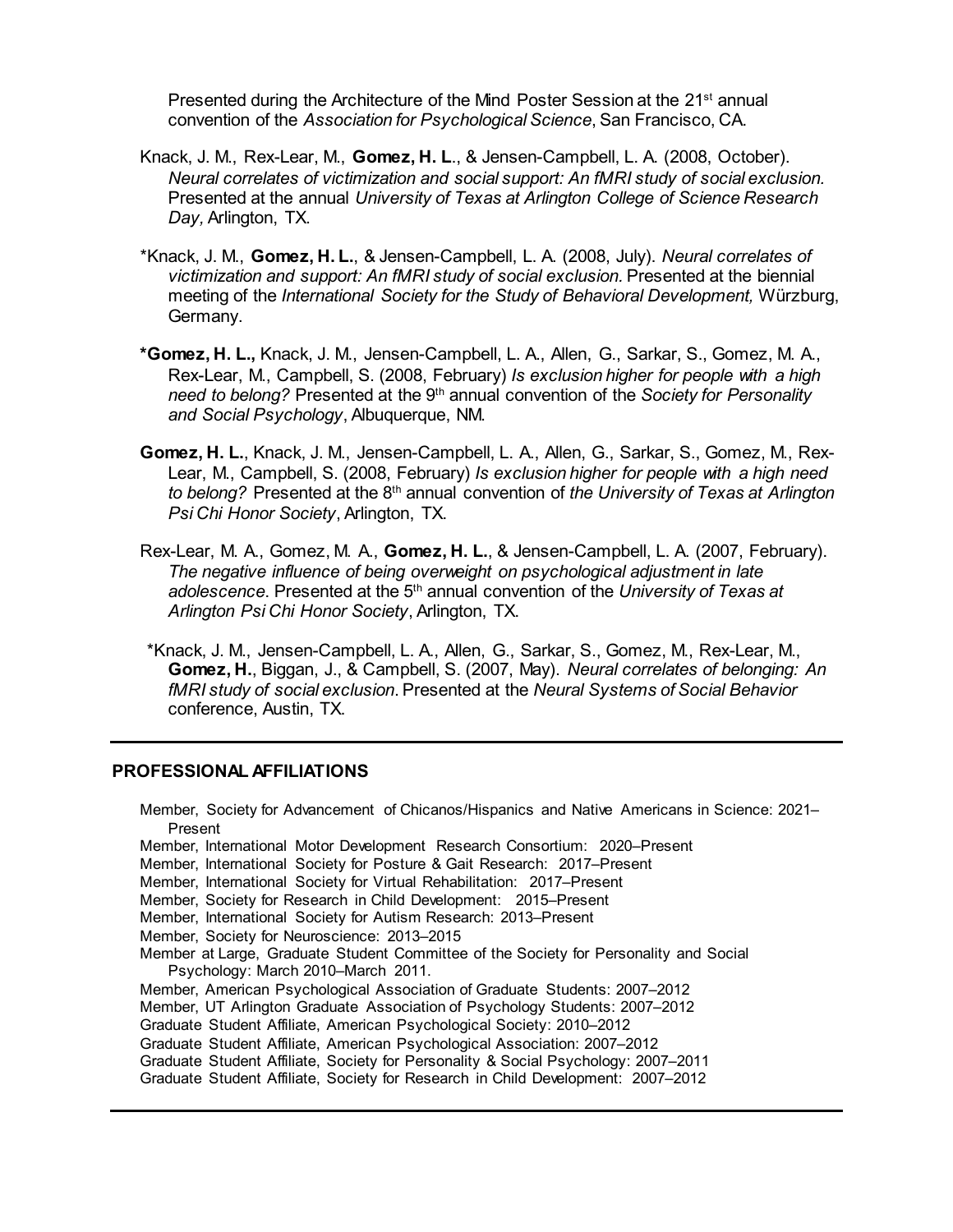#### **MENTORSHIP**

Trained/supervised a postdoctoral fellow (Nicholas Fears, Ph.D.) in the Autism & Developmental Disorders Research Team and the Human Movement Performance Lab (March 2019-Present).

Provided research experiences and training to UNT Denton graduate students and Texas Academy of Math & Sciences students (Primary Mentor: Rodney Nielsen, Ph.D.)

#### Graduate Students:

2019: Ian Zurtuza (master's student)

2018: Perrin Kern (master's student), Natalie Parde (doctoral student)

#### TAMS Student:

2018-2020: Rhythm Garg  $(2^{nd}$  place, Intel International Science & Engineering Fair; APA Association for the Advancement of Artificial Intelligence Honorable Mention and American Psychological Association Honorable Mention

Trained/supervised UNTHSC graduate students in the Autism & Developmental Disorders Research Team and the Human Movement Performance Lab (2013-Present):

Physical Therapy *(\* denotes students selected for the competitive American Physical Therapy Association CSM Conference Scholarship*):

| 2018-2021: Emily Bow, Natali Mesa, Darby Banks                                 |
|--------------------------------------------------------------------------------|
| 2017-2020: Rachael Mobley, Kayla Martinez, Carmel Rohani                       |
| 2017-2019: Xiomara Navarro-Sankey*, Janci Burns, Danielle Blankenship, Julio   |
| Jaramillo                                                                      |
| 2016-2018: Erin Bolinger, Jaimie Gray, Kalyn Danglmayer                        |
| 2014-2016: Kaitlyn Green (co-supervised with Nicoleta Bugnariu)                |
| 2014-2015: Kara Edgerton, Kayla Crocker (co-supervised with Nicoleta Bugnariu) |
| 2013-2014: Meena Krishnan                                                      |
|                                                                                |

Texas College of Osteopathic Medicine (*\* denotes students selected for the competitive Pediatric Research Program*):

2019-2021: Mi Sun Bae, Samantha Haverkamp, Shanzay Mohammad, Blake Pruitt\* 2018-2020: Abhi Ganesh\*, Shannon Chang\*, Trevor Williams, Nur-Alhuda Shahub 2016-2019: Karolina Kata\*, Monica Nguyen

School of Public Health (*\* denotes students who completed an internship project in the lab*):

2019-2020: Joseph Vera\* 2017-2018: Shravan Mupparapu\*, Laci Sherman

Graduate School of Biomedical Sciences (*\* denotes students in the Clinical Research Management track of the master's degree program; \*\* denotes students in the Structural Anatomy and Rehabilitation Sciences doctoral degree program*):

2020-present: Courtney Miller\*\* 2019-2020: Savannah Hancock\* 2017-2018: Morgan Thomi\*

Trained/supervised visiting scholar (Lijuan Quan, MD; *First Affiliated Hospital, Nanching University; Nanchang, Jiangxi, China*) in developing knowledge and clinical/research skills during a one-year fellowship (2018).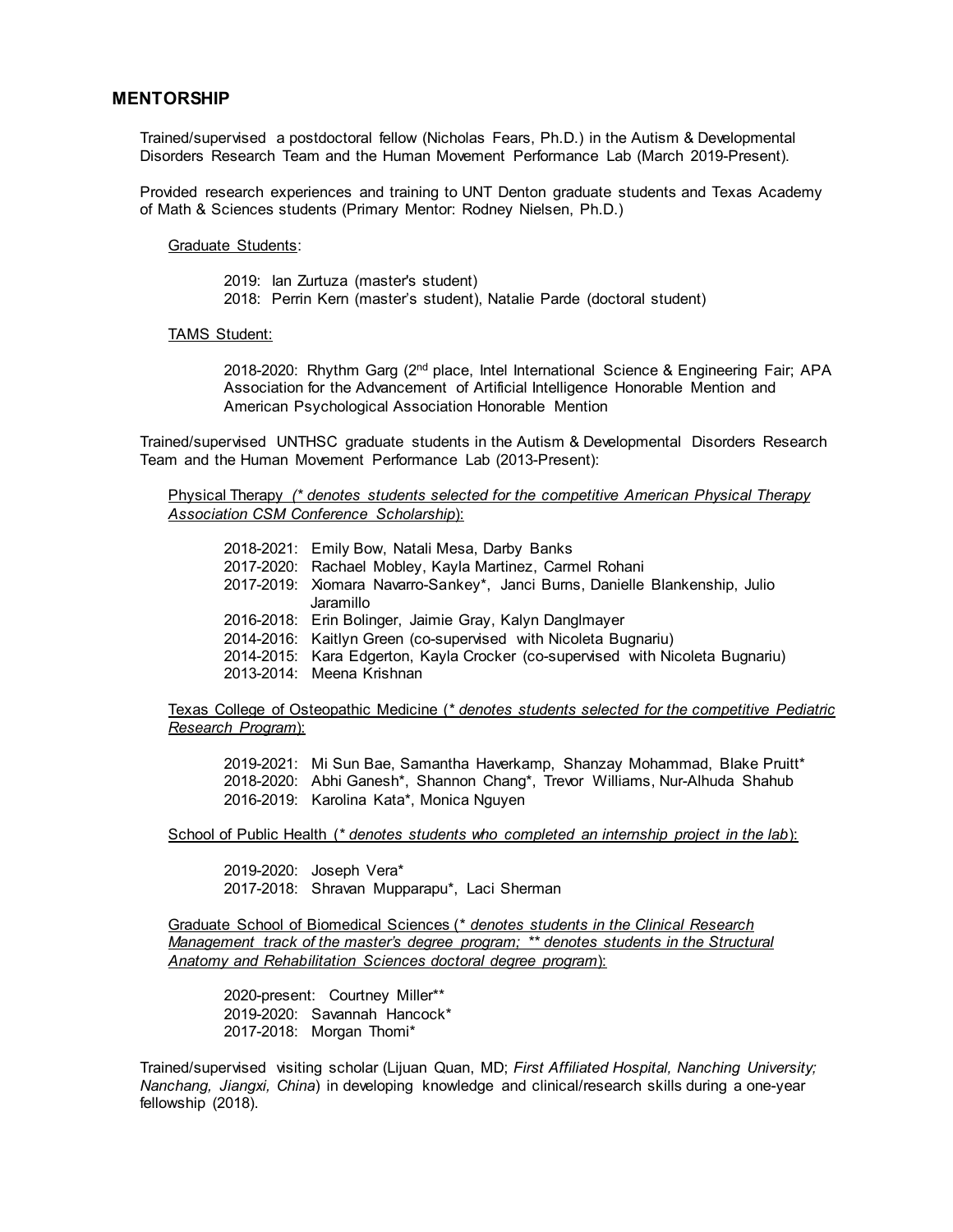Trained/supervised visiting NIH BUILD undergraduate student (Ivonne Peña-Alejo, *Brandeis*) in developing and conducting a mentored research project as part of the Summer Research Internship Program (SRIP) and National Research Mentoring Network (Summer 2018).

Trained/supervised visiting NIH BUILD undergraduate student (Victoria Womble, *CSU Northridge*) in developing and conducting a mentored research project as part of the Summer Medical and Research Training (SMART) program and National Research Mentoring Network (Summer 2017).

Mentored 5 undergraduates in developing a poster presentations and/or a research talks for UT Arlington's Annual Celebration of Excellence by Students (2011, 2012).

Mentored 1 undergraduate in UT Arlington's iEngage program (Summer, 2011). Developed a syllabus and supervised training activities to provide experience with the research process.

Trained/supervised undergraduate RAs in the Reading and Memory Lab (2010-2012).

Mentored 2 honors students in Developmental Psychology (Spring 2010). Guided them through theory development, literature searches, and writing a review paper. Credit approved by the course faculty supervisor (Dr. Lauri Jensen-Campbell).

Trained/supervised undergraduate RAs in the Social and Personality Development Lab (2008-2009).

### **SERVICE**

#### *Thesis & Dissertation Committees (Student, Institution: Role)*

Yi Huey Lim, Ph.D.; Curtin University: Examiner, Fall 2019 Savannah Hancock; M.S. candidate, UNTHSC/GSBS: Committee Chair, May 2019–August 2019 Mike Richardson, DPT; D.Sci. candidate, University of Indiana: Committee Member, May 2017– December 2019

Morgan Thomi, M.S.; UNTHSC/GSBS: Committee Co-Chair, August 2017–May 2018 Kwang Leng (Alex) Goh, Ph.D.; Curtin University: Examiner, Fall 2017

#### *Internal/Institutional Service (Level: Institution/School/Department)*

Appointed Member, Emotional Intelligence Faculty Champions (*Institution*): Feb 2019–Dec 2020 Appointed Member, Faculty Success Coordinating Committee (*Institution*): Feb 2019– Dec 2020 Appointed Member, Research Faculty Search Committee *(Department)*: May 2018–May 2019 Appointed Member, GSBS Dean Search Committee (*Institution*): May 2018–Dec 2018 Reviewer, Applied Seed Grants (*Institution)*: Apr 2018– Dec 2020 Founding Member, Autism Education & Advocacy Group (*Institution*): Dec 2017– Dec 2020 Appointed Member, President's Council for Research (*Institution*): Dec 2017–Dec 2019 Appointed Member, Early Career Development Council (*Institution*): Oct 2017– Dec 2020 Chair, Aug 2018– Dec 2020 Appointed Member, Institutional Review Board (*Institution*): Sept 2017– Dec 2020 Appointed Member, Valubility Committee (*Institution; School Representative*): Mar 2017–Aug 2018 Appointed Member, Core Facilities Workgroup (*Institution*): Aug 2016–Aug 2017 Appointed Member, Institutes Advisory Committee (*Institution*): June 2016–June 2017 Appointed Member, PT Faculty Development Fund Task Force (*Department*): Feb 2016– Dec 2020 Appointed Member, PT Research Committee (*Department*): Aug 2015–Dec 2020

#### *External/Community Service*

Science fair judge, Fort Worth Independent School District: Mar 2019 Panel reviewer, NSF: 2018, 2020 Study section ad hoc reviewer, NIH: 2018, 2020, 2021 Ad hoc reviewing for indexed, peer-reviewed journals including: *Journal of Autism and*